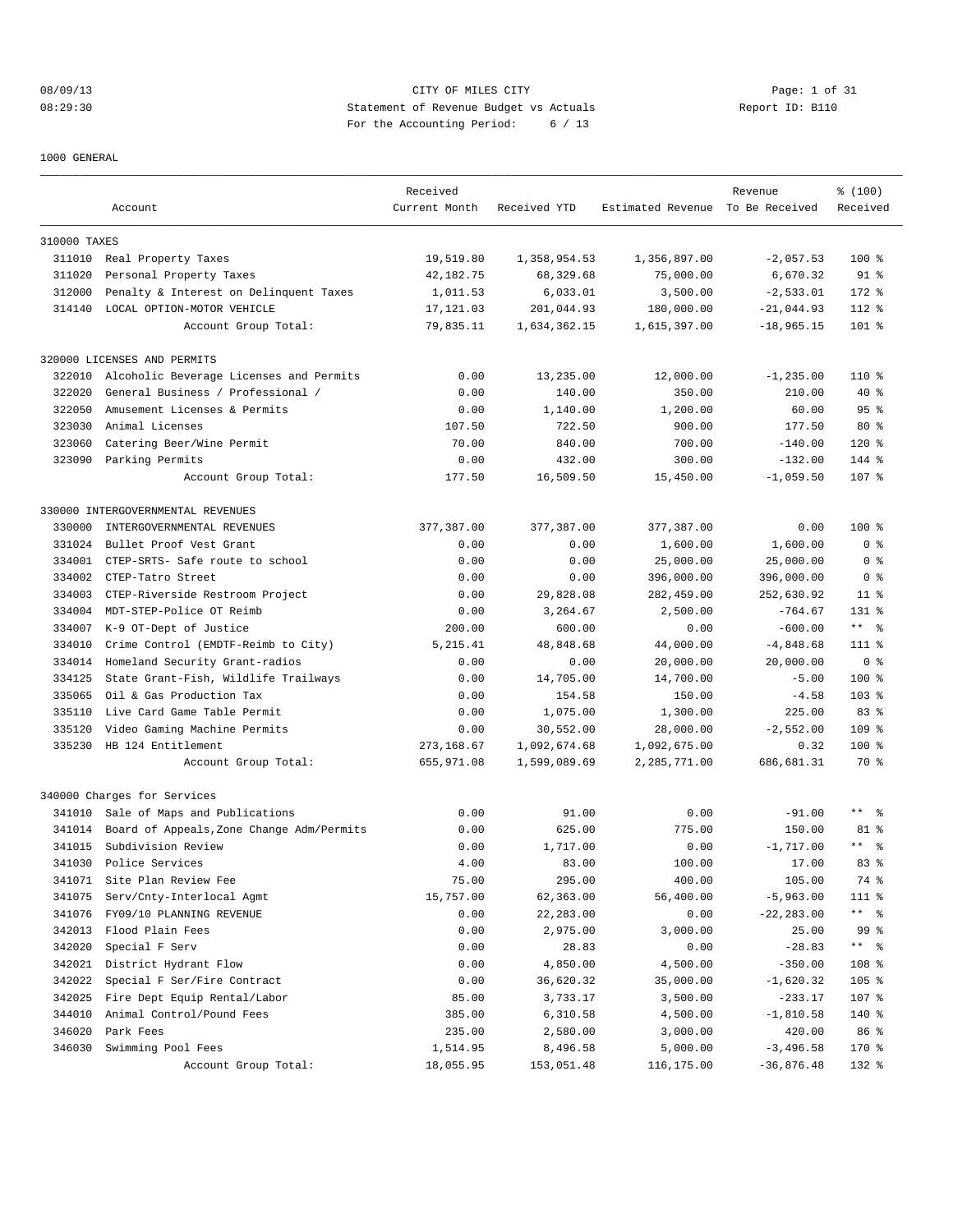# 08/09/13 Page: 2 of 31 08:29:30 Statement of Revenue Budget vs Actuals Report ID: B110 For the Accounting Period: 6 / 13

#### 1000 GENERAL

|        | Account                             | Received<br>Current Month | Received YTD | Estimated Revenue | Revenue<br>To Be Received | % (100)<br>Received  |
|--------|-------------------------------------|---------------------------|--------------|-------------------|---------------------------|----------------------|
|        |                                     |                           |              |                   |                           |                      |
|        | 350000 FINES AND FORFEITURES        |                           |              |                   |                           |                      |
| 351030 | Fines/Surcharges/etc                | 45,494.00                 | 178,957.28   | 140,000.00        | $-38,957.28$              | 128 %                |
| 351035 | Animal Control Court Revenue        | 1,930.00                  | 7,530.00     | 10,000.00         | 2,470.00                  | 75 %                 |
| 351036 | Restitution Collection Fees         | 195.00                    | 674.90       | 0.00              | $-674.90$                 | $***$ $ -$           |
|        | Account Group Total:                | 47,619.00                 | 187, 162. 18 | 150,000.00        | $-37, 162, 18$            | $125$ %              |
|        | 360000 MISCELLANEOUS REVENUE        |                           |              |                   |                           |                      |
| 361005 | MidRivers Franchise Fees            | 0.00                      | 86,290.72    | 82,000.00         | $-4, 290.72$              | 105%                 |
| 361010 | Land Rental                         | 2,078.08                  | 16,367.67    | 22,000.00         | 5,632.33                  | 74 %                 |
| 361020 | Building Rentals                    | 1,349.99                  | 16,199.88    | 16,000.00         | $-199.88$                 | 101 <sub>8</sub>     |
| 362020 | MISC REVENUE                        | 0.08                      | 21, 325.54   | 2,000.00          | $-19, 325.54$             | $***$ $%$            |
| 362022 | Health Ins-MMIA Emp Benefits Prog   | 0.00                      | $-2,130.51$  | 0.00              | 2,130.51                  | $***$ $ \frac{6}{9}$ |
| 365000 | Contributions and Donations         | 9,300.00                  | 11,195.00    | 0.00              | $-11, 195.00$             | $***$ $\approx$      |
| 366040 | Misc.-BHS                           | 3,825.00                  | 975.00       | 800.00            | $-175.00$                 | $122*$               |
| 366050 | Sale of Junk/Salvage-PD cars        | 0.00                      | 135.00       | 0.00              | $-135.00$                 | $***$ $ \frac{6}{6}$ |
|        | Account Group Total:                | 16,553.15                 | 150,358.30   | 122,800.00        | $-27.558.30$              | $122$ $%$            |
|        | 370000 INVESTMENT EARNINGS          |                           |              |                   |                           |                      |
|        | 371010 Investment Earnings          | 156.52                    | 2,157.65     | 2,000.00          | $-157.65$                 | 108 %                |
|        | Account Group Total:                | 156.52                    | 2,157.65     | 2,000.00          | $-157.65$                 | 108 <sup>8</sup>     |
|        | 380000 OTHER FINANCING SOURCES      |                           |              |                   |                           |                      |
|        | 383000 Interfund Operating Transfer | 115,698.49                | 482, 915.92  | 507,922.00        | 25,006.08                 | 95 <sup>8</sup>      |
|        | Account Group Total:                | 115,698.49                | 482, 915.92  | 507,922.00        | 25,006.08                 | 95 <sup>8</sup>      |
|        | Fund Total:                         | 934,066.80                | 4,225,606.87 | 4,815,515.00      | 589,908.13                | 88 %                 |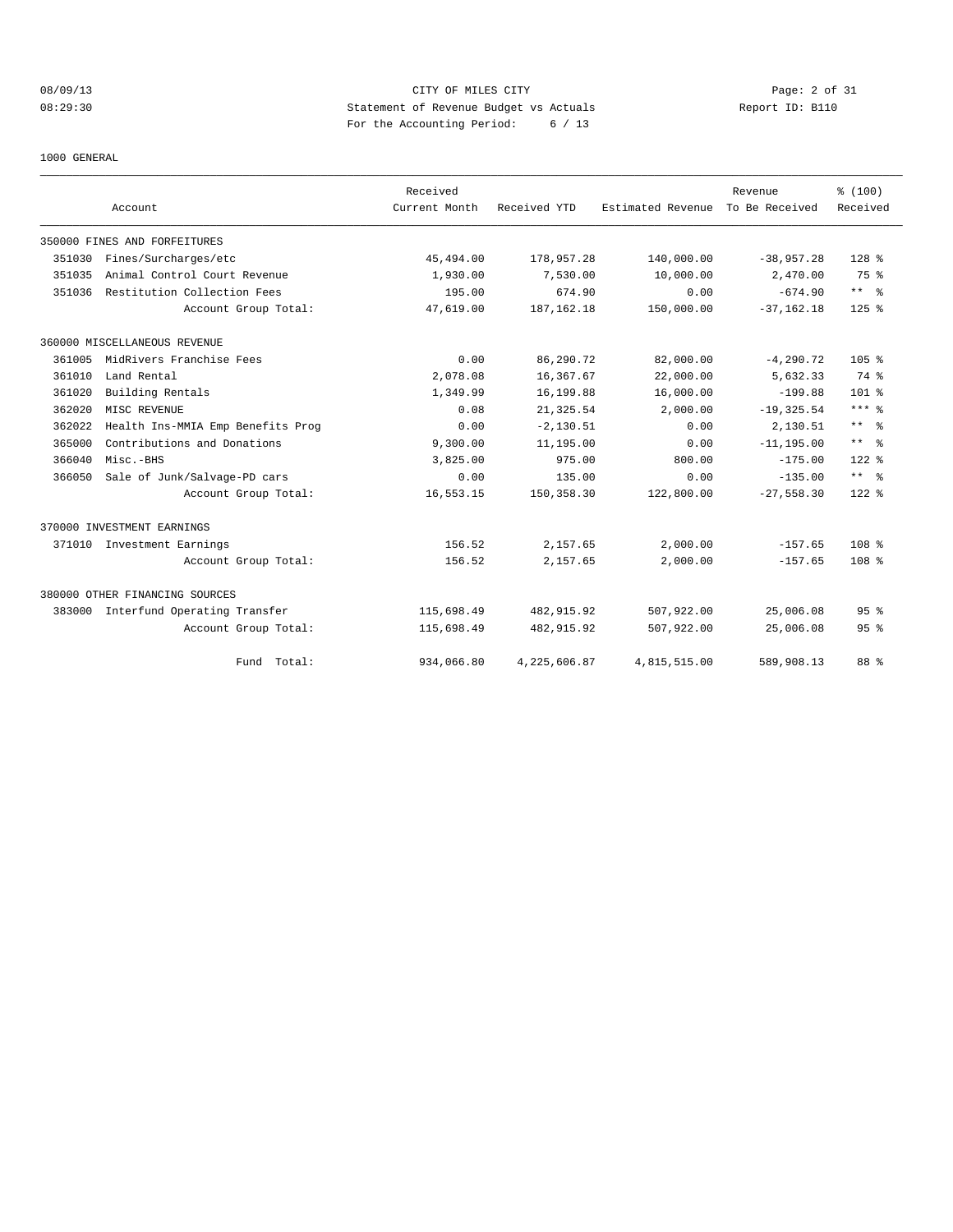# 08/09/13 CITY OF MILES CITY Page: 3 of 31 08:29:30 Statement of Revenue Budget vs Actuals Report ID: B110 For the Accounting Period: 6 / 13

#### 2220 LIBRARY

|        |                                   | Received      |              |                   | Revenue        | \$(100)              |
|--------|-----------------------------------|---------------|--------------|-------------------|----------------|----------------------|
|        | Account                           | Current Month | Received YTD | Estimated Revenue | To Be Received | Received             |
|        | 340000 Charges for Services       |               |              |                   |                |                      |
| 341075 | Serv/Cnty-Interlocal Agmt         | 19, 133. 33   | 38,266.65    | 38,267.00         | 0.35           | $100*$               |
| 346070 | Library Fees                      | 0.00          | 4,220.40     | 4,000.00          | $-220.40$      | $106$ %              |
| 346074 | Book Sales                        | 0.00          | 437.44       | 400.00            | $-37.44$       | $109$ %              |
|        | Account Group Total:              | 19, 133. 33   | 42,924.49    | 42,667.00         | $-257.49$      | $101$ %              |
|        | 360000 MISCELLANEOUS REVENUE      |               |              |                   |                |                      |
| 362020 | MISC REVENUE                      | 0.00          | 91.95        | 0.00              | $-91.95$       | $***$ $\approx$      |
| 365000 | Contributions and Donations       | 0.00          | 29,032.40    | 20,000.00         | $-9,032.40$    | 145 %                |
| 365035 | Donation-Library Board of Trustee | 0.00          | 4,201.33     | 0.00              | $-4, 201.33$   | $***$ $ \frac{6}{6}$ |
|        | Account Group Total:              | 0.00          | 33, 325.68   | 20,000.00         | $-13, 325.68$  | $167$ %              |
|        | 380000 OTHER FINANCING SOURCES    |               |              |                   |                |                      |
| 383000 | Interfund Operating Transfer      | 23,160.66     | 277,927.92   | 277,928.00        | 0.08           | $100*$               |
|        | Account Group Total:              | 23,160.66     | 277,927.92   | 277,928.00        | 0.08           | $100*$               |
|        | Fund Total:                       | 42,293.99     | 354,178.09   | 340,595.00        | $-13,583.09$   | $104$ %              |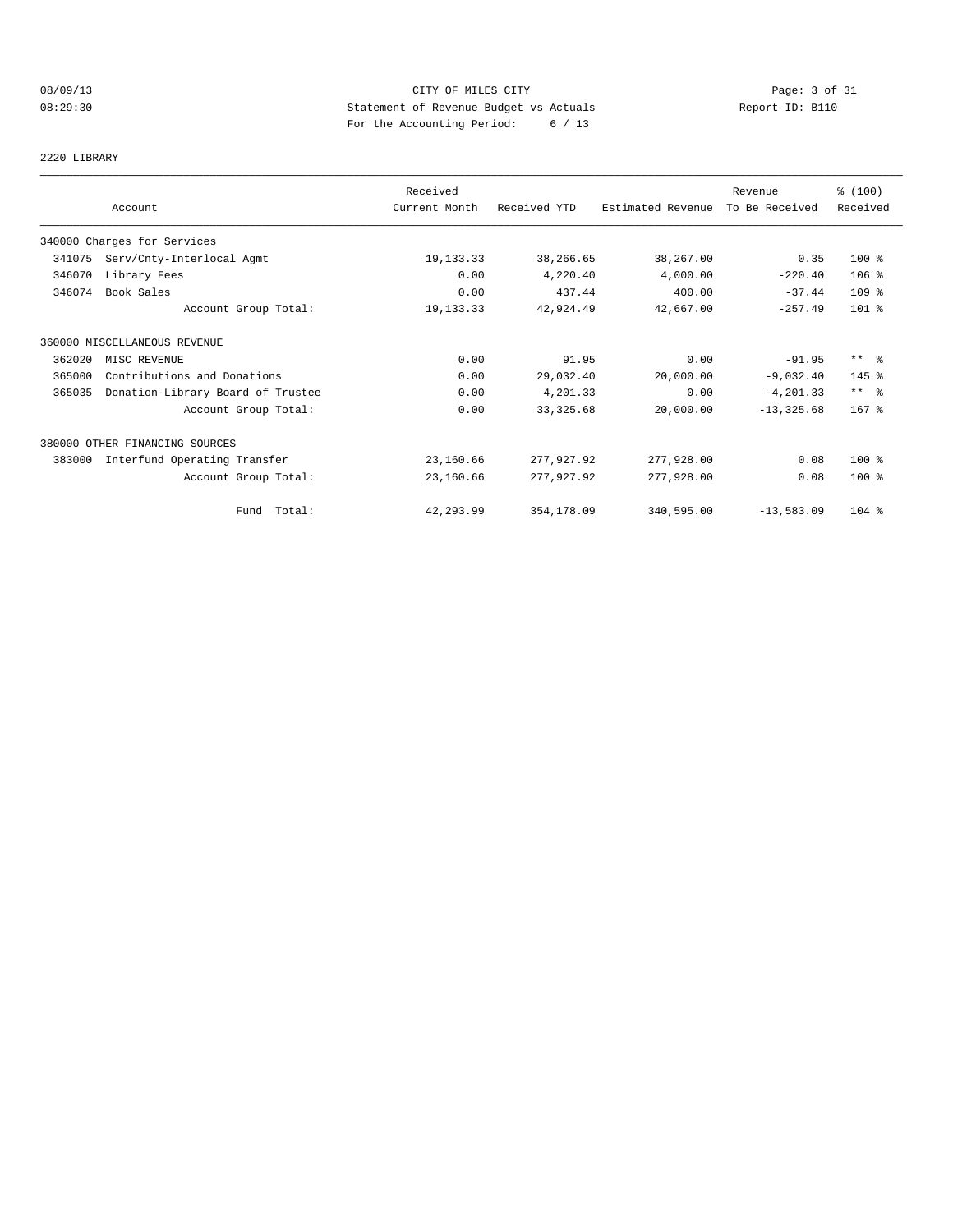# 08/09/13 Page: 4 of 31 08:29:30 Statement of Revenue Budget vs Actuals Report ID: B110 For the Accounting Period: 6 / 13

#### 2260 EMERGENCY DISASTER

|              |                                        | Received      |              |                   | Revenue        | % (100)         |
|--------------|----------------------------------------|---------------|--------------|-------------------|----------------|-----------------|
|              | Account                                | Current Month | Received YTD | Estimated Revenue | To Be Received | Received        |
| 310000 TAXES |                                        |               |              |                   |                |                 |
| 311010       | Real Property Taxes                    | 1.17          | 193.55       | 0.00              | $-193.55$      | $***$ %         |
| 311020       | Personal Property Taxes                | 0.21          | 47.15        | 0.00              | $-47.15$       | $***$ $\approx$ |
| 312000       | Penalty & Interest on Delinquent Taxes | 4.75          | 27.41        | 0.00              | $-27.41$       | $***$ $\approx$ |
|              | Account Group Total:                   | 6.13          | 268.11       | 0.00              | $-268.11$      | $***$ $\approx$ |
|              | 330000 INTERGOVERNMENTAL REVENUES      |               |              |                   |                |                 |
| 331113       | FEMA -Projects                         | 0.00          | 0.00         | 63,600.00         | 63,600.00      | 0 <sup>8</sup>  |
|              | Account Group Total:                   | 0.00          | 0.00         | 63,600.00         | 63,600.00      | 0 <sup>8</sup>  |
|              | Total:<br>Fund                         | 6.13          | 268.11       | 63,600.00         | 63, 331, 89    | 0 <sup>8</sup>  |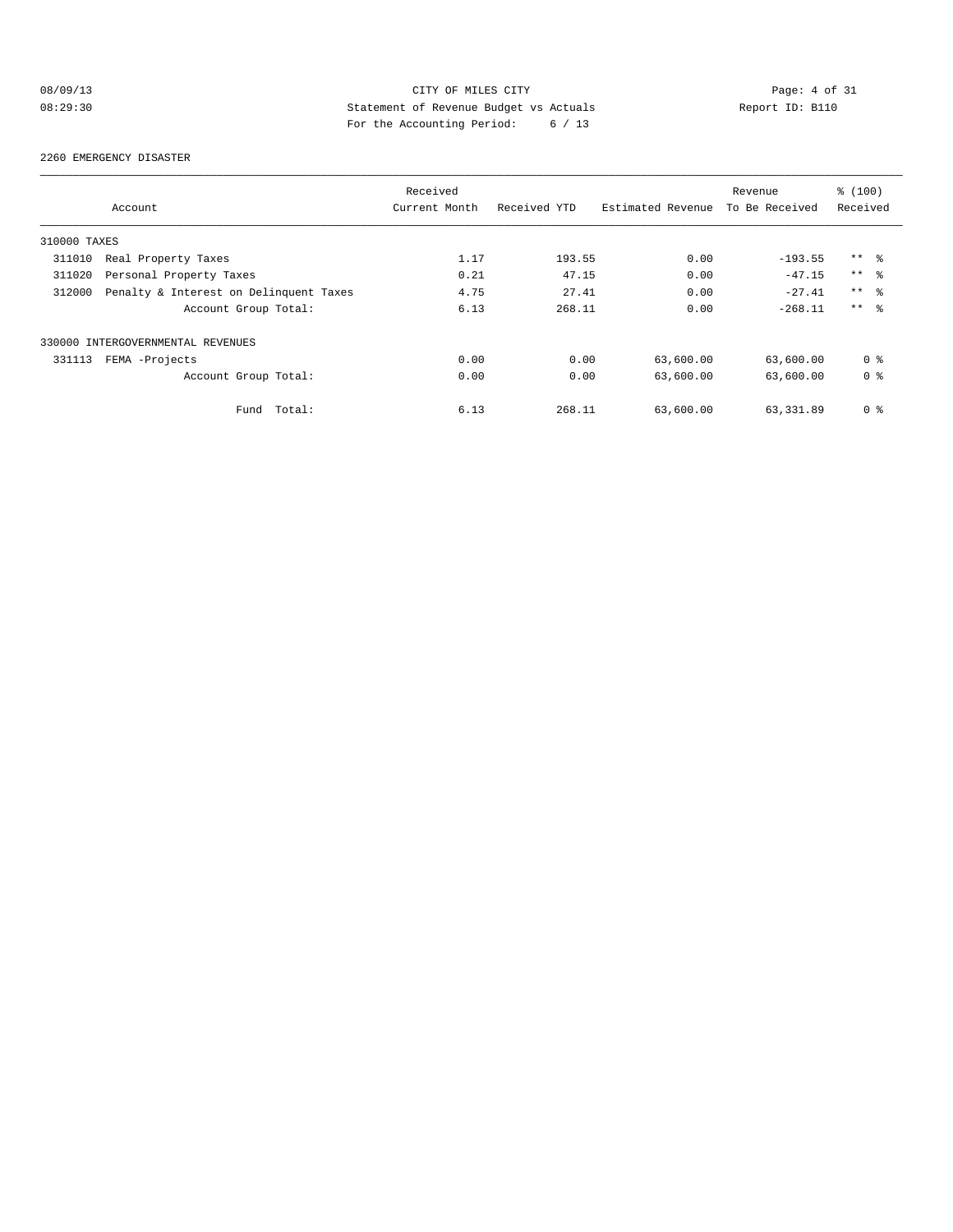# 08/09/13 Page: 5 of 31 08:29:30 Statement of Revenue Budget vs Actuals Report ID: B110 For the Accounting Period: 6 / 13

#### 2270 Health

|                                        | Received      |              |                   | Revenue        | % (100)         |
|----------------------------------------|---------------|--------------|-------------------|----------------|-----------------|
| Account                                | Current Month | Received YTD | Estimated Revenue | To Be Received | Received        |
| 340000 Charges for Services            |               |              |                   |                |                 |
| Health Inspection Fees<br>344030       | 275.00        | 12,886.55    | 15,000.00         | 2,113.45       | 86 <sup>8</sup> |
| Account Group Total:                   | 275.00        | 12,886.55    | 15,000.00         | 2, 113.45      | 86 <sup>8</sup> |
| 380000 OTHER FINANCING SOURCES         |               |              |                   |                |                 |
| Interfund Operating Transfer<br>383000 | 0.00          | 30,000.00    | 30,000.00         | 0.00           | $100*$          |
| Account Group Total:                   | 0.00          | 30,000.00    | 30,000.00         | 0.00           | $100*$          |
| Total:<br>Fund                         | 275.00        | 42,886.55    | 45,000.00         | 2, 113.45      | 95 <sup>8</sup> |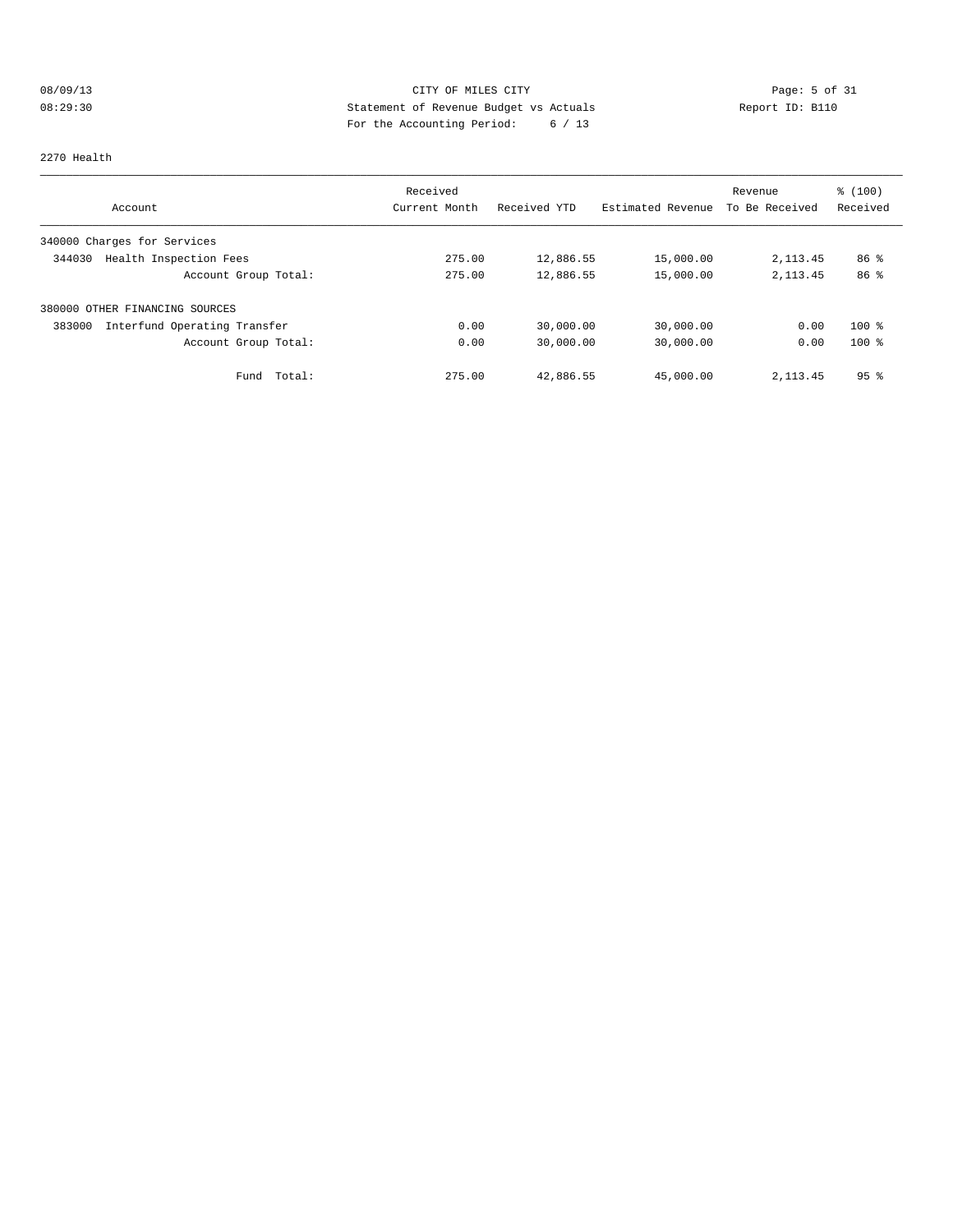# 08/09/13 CITY OF MILES CITY Page: 6 of 31 08:29:30 Statement of Revenue Budget vs Actuals Report ID: B110 For the Accounting Period: 6 / 13

2372 Permissive Medical Levy

|              | Account                                | Received<br>Current Month | Received YTD | Estimated Revenue | Revenue<br>To Be Received | \$(100)<br>Received |
|--------------|----------------------------------------|---------------------------|--------------|-------------------|---------------------------|---------------------|
| 310000 TAXES |                                        |                           |              |                   |                           |                     |
| 311010       | Real Property Taxes                    | 1,822.12                  | 132,981.30   | 91,209.00         | $-41,772,30$              | $146$ %             |
| 311020       | Personal Property Taxes                | 4,194.92                  | 6.469.50     | 2,545.00          | $-3,924,50$               | $254$ $%$           |
| 312000       | Penalty & Interest on Delinquent Taxes | 33.59                     | 195.66       | 0.00              | $-195.66$                 | ** %                |
|              | Account Group Total:                   | 6,050.63                  | 139,646.46   | 93,754.00         | $-45.892.46$              | $149$ %             |
|              | Total:<br>Fund                         | 6,050.63                  | 139,646.46   | 93,754.00         | $-45.892.46$              | $149$ $%$           |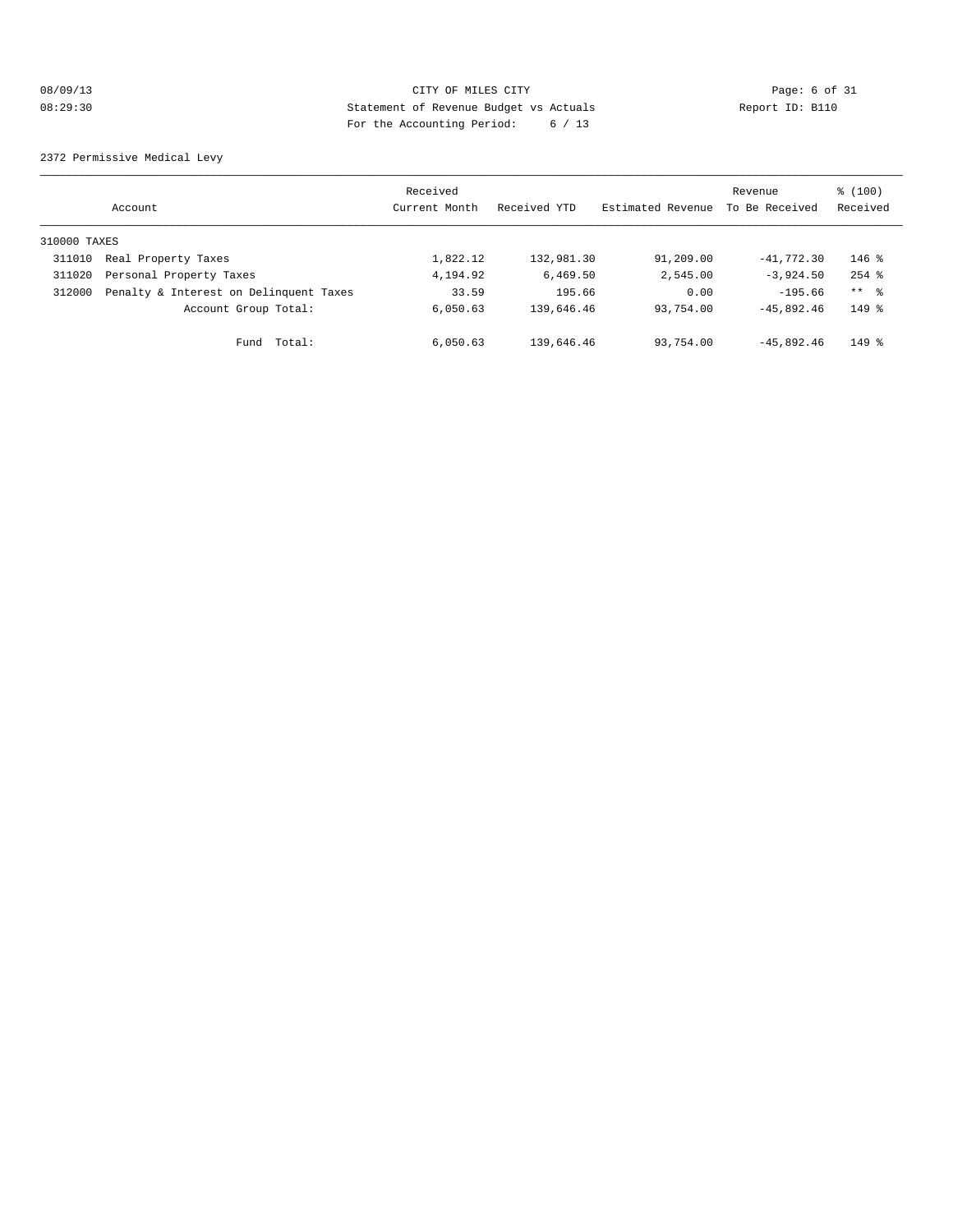# 08/09/13 CITY OF MILES CITY Page: 7 of 31 08:29:30 Statement of Revenue Budget vs Actuals Report ID: B110 For the Accounting Period: 6 / 13

#### 2394 BUILDING CODE ENFORCEMENT

| Account                              | Received<br>Current Month | Received YTD | Estimated Revenue | Revenue<br>To Be Received | \$(100)<br>Received |
|--------------------------------------|---------------------------|--------------|-------------------|---------------------------|---------------------|
| 320000 LICENSES AND PERMITS          |                           |              |                   |                           |                     |
| Building & Related Permits<br>323010 | 5,083.77                  | 104,082.11   | 75,000.00         | $-29.082.11$              | $139$ $%$           |
| Account Group Total:                 | 5,083.77                  | 104,082.11   | 75,000.00         | $-29.082.11$              | $139$ $%$           |
| Fund Total:                          | 5,083.77                  | 104,082.11   | 75,000.00         | $-29,082.11$              | $139$ $%$           |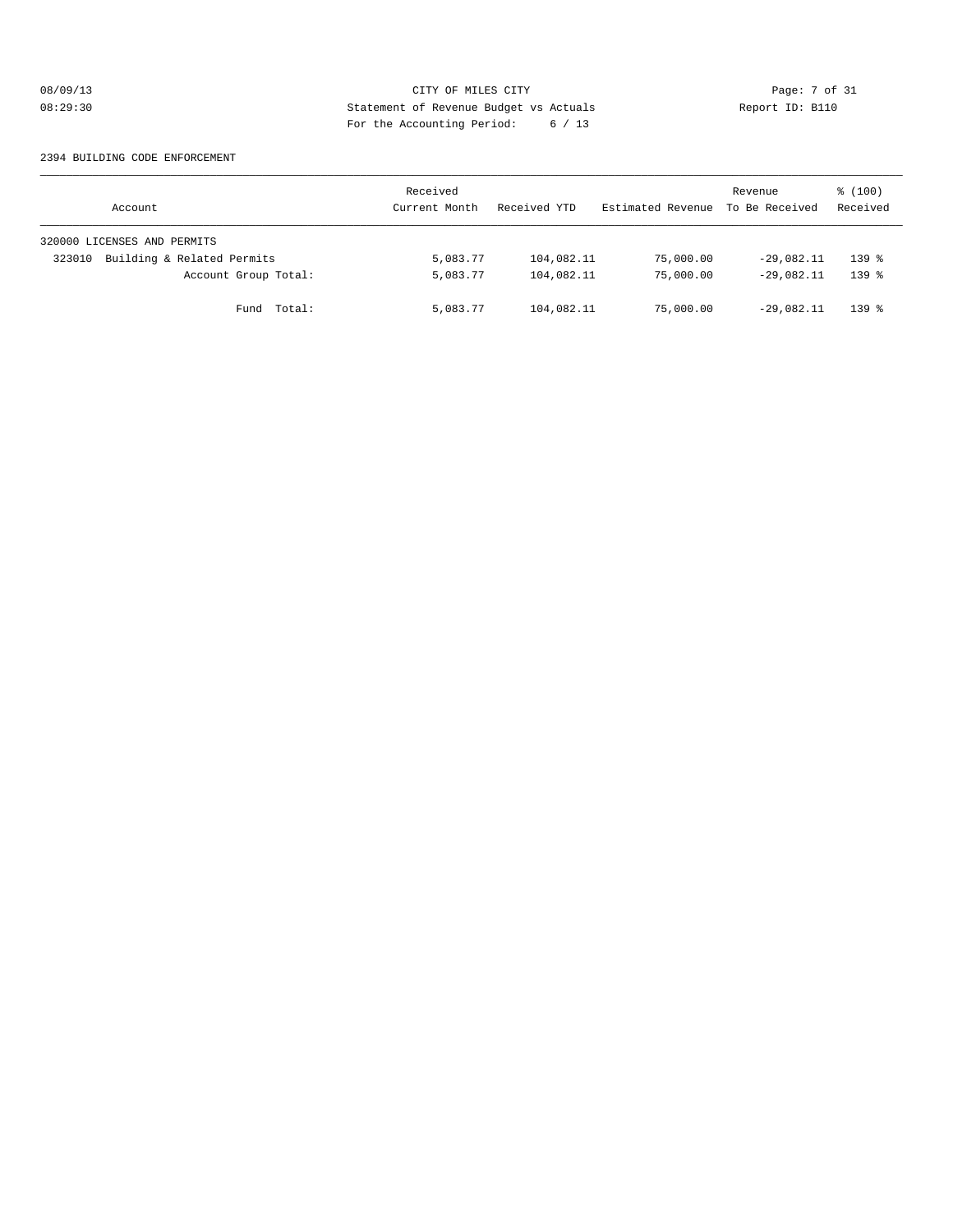# 08/09/13 CITY OF MILES CITY Page: 8 of 31 08:29:30 Statement of Revenue Budget vs Actuals Report ID: B110 For the Accounting Period: 6 / 13

2400 LTG M D#165-(Gen City)

|        |                                          | Received      |              |                   | Revenue        | % (100)         |
|--------|------------------------------------------|---------------|--------------|-------------------|----------------|-----------------|
|        | Account                                  | Current Month | Received YTD | Estimated Revenue | To Be Received | Received        |
|        | 360000 MISCELLANEOUS REVENUE             |               |              |                   |                |                 |
| 363010 | Maintenance Assessments                  | 3,789.25      | 171,914.55   | 172,015.00        | 100.45         | $100*$          |
| 363040 | Penalty & Interest on Deling Assessments | 158.32        | 1,209.70     | 500.00            | $-709.70$      | $242$ %         |
|        | Account Group Total:                     | 3,947.57      | 173, 124. 25 | 172,515.00        | $-609.25$      | $100*$          |
|        | 370000 INVESTMENT EARNINGS               |               |              |                   |                |                 |
| 371010 | Investment Earnings                      | 9.54          | 96.24        | 100.00            | 3.76           | $96$ %          |
|        | Account Group Total:                     | 9.54          | 96.24        | 100.00            | 3.76           | 96 <sup>8</sup> |
|        | Fund Total:                              | 3,957.11      | 173,220.49   | 172,615.00        | $-605.49$      | $100*$          |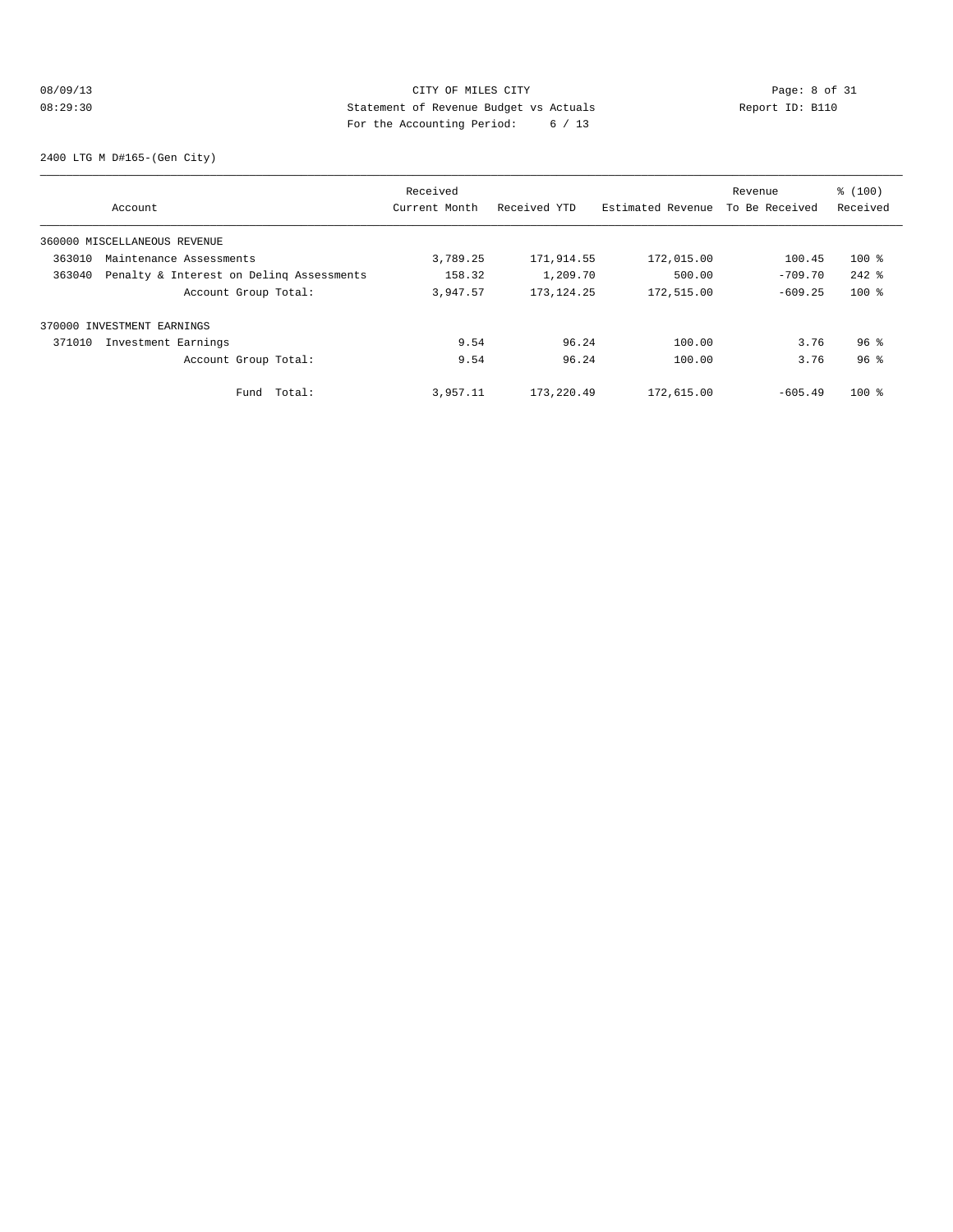# 08/09/13 Page: 9 of 31 08:29:30 Statement of Revenue Budget vs Actuals Report ID: B110 For the Accounting Period: 6 / 13

2420 LTG M D#167-(MilesAddn Etc)

|        |                                          | Received      |              |                   | Revenue        | % (100)         |
|--------|------------------------------------------|---------------|--------------|-------------------|----------------|-----------------|
|        | Account                                  | Current Month | Received YTD | Estimated Revenue | To Be Received | Received        |
|        | 360000 MISCELLANEOUS REVENUE             |               |              |                   |                |                 |
| 363010 | Maintenance Assessments                  | 803.41        | 27,330.58    | 34,511.00         | 7,180.42       | 79 %            |
| 363040 | Penalty & Interest on Deling Assessments | 91.80         | 231.04       | 100.00            | $-131.04$      | $231$ $%$       |
|        | Account Group Total:                     | 895.21        | 27,561.62    | 34,611.00         | 7,049.38       | $80*$           |
|        | 370000 INVESTMENT EARNINGS               |               |              |                   |                |                 |
| 371010 | Investment Earnings                      | 1.91          | 20.66        | 0.00              | $-20.66$       | $***$ $\approx$ |
|        | Account Group Total:                     | 1.91          | 20.66        | 0.00              | $-20.66$       | $***$ $\approx$ |
|        | Total:<br>Fund                           | 897.12        | 27,582.28    | 34,611.00         | 7,028.72       | 80%             |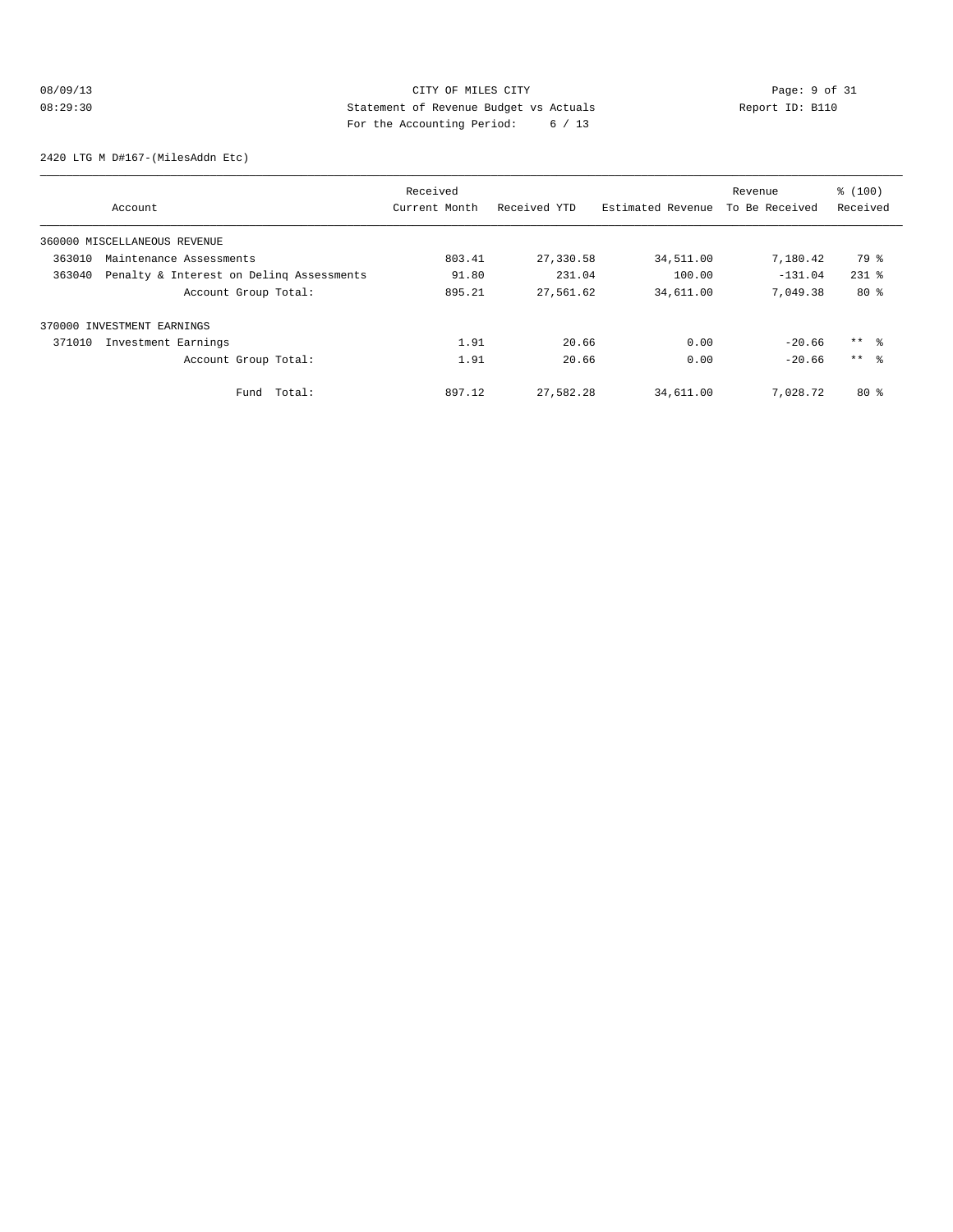# 08/09/13 CITY OF MILES CITY<br>
08:29:30 Statement of Revenue Budget vs Actuals<br>
Pay the Accounting Pavied: 6 (12 08:29:30 Statement of Revenue Budget vs Actuals Report ID: B110 For the Accounting Period: 6 / 13

2430 LTG M D#171-(Balsam Est)

|        |                                          | Received      |              |                   | Revenue        | % (100)         |
|--------|------------------------------------------|---------------|--------------|-------------------|----------------|-----------------|
|        | Account                                  | Current Month | Received YTD | Estimated Revenue | To Be Received | Received        |
|        | 360000 MISCELLANEOUS REVENUE             |               |              |                   |                |                 |
| 363010 | Maintenance Assessments                  | 68.83         | 2,506.02     | 4,008.00          | 1,501.98       | 63 %            |
| 363040 | Penalty & Interest on Deling Assessments | 1.73          | 3.46         | 0.00              | $-3.46$        | $***$ $ -$      |
|        | Account Group Total:                     | 70.56         | 2,509.48     | 4,008.00          | 1,498.52       | 63 %            |
|        | 370000 INVESTMENT EARNINGS               |               |              |                   |                |                 |
| 371010 | Investment Earnings                      | 0.23          | 2.09         | 0.00              | $-2.09$        | $***$ $\approx$ |
|        | Account Group Total:                     | 0.23          | 2.09         | 0.00              | $-2.09$        | $***$ $\approx$ |
|        | Total:<br>Fund                           | 70.79         | 2,511.57     | 4,008.00          | 1,496.43       | 63 %            |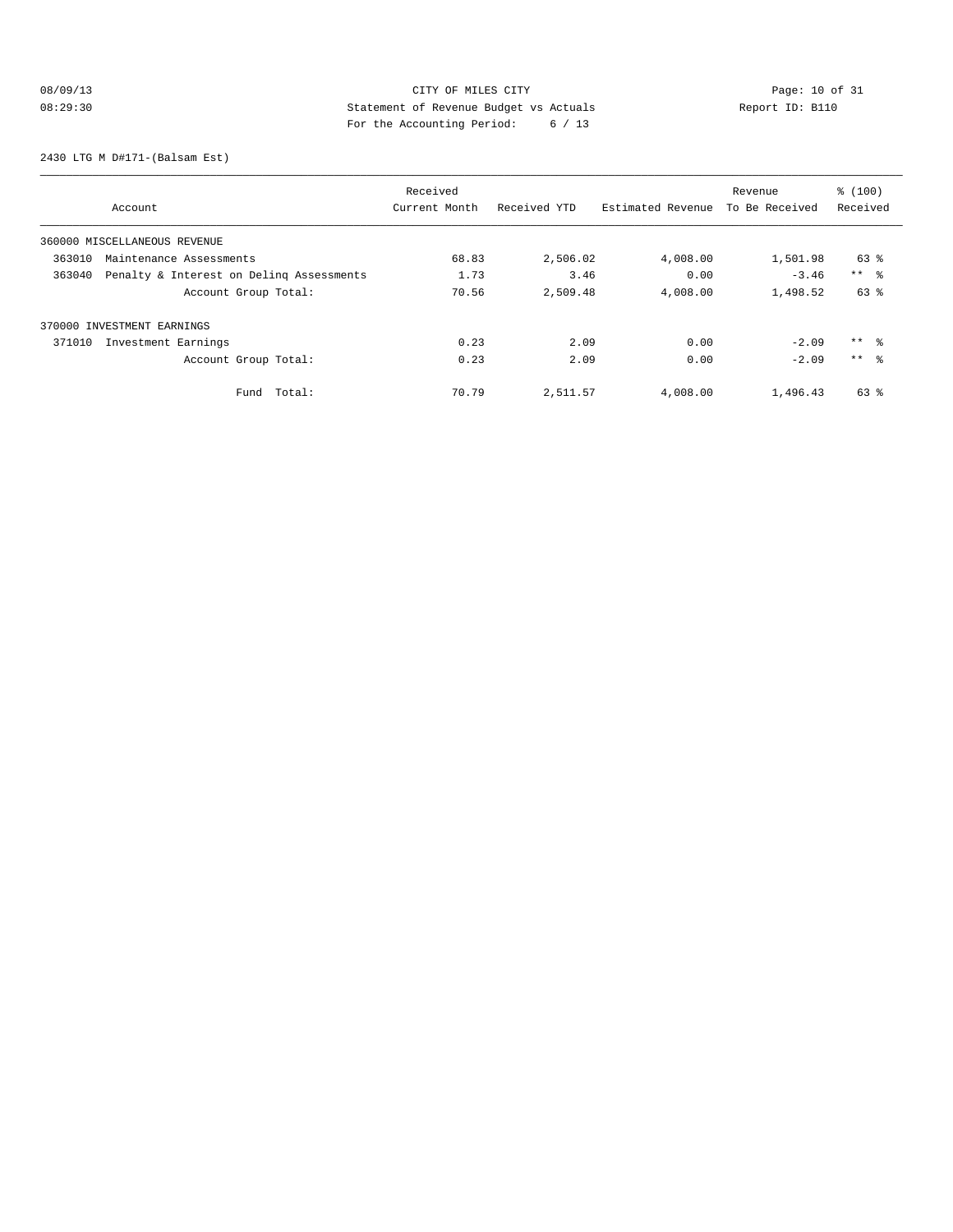# 08/09/13 CITY OF MILES CITY<br>
08:29:30 Statement of Revenue Budget vs Actuals<br>
Page: 11 of 31 Statement of Revenue Budget vs Actuals<br>
Page: 11 of 31 Statement of Revenue Budget vs Actuals 08:29:30 Statement of Revenue Budget vs Actuals Report ID: B110 For the Accounting Period: 6 / 13

2440 LTG M D#172-(Main Str)

|        |                                          | Received      |              |                   | Revenue        | % (100)  |
|--------|------------------------------------------|---------------|--------------|-------------------|----------------|----------|
|        | Account                                  | Current Month | Received YTD | Estimated Revenue | To Be Received | Received |
|        | 360000 MISCELLANEOUS REVENUE             |               |              |                   |                |          |
| 363010 | Maintenance Assessments                  | 121.38        | 9,192.17     | 25,046.00         | 15,853.83      | 378      |
| 363040 | Penalty & Interest on Deling Assessments | 3.05          | 69.18        | 100.00            | 30.82          | 69 %     |
|        | Account Group Total:                     | 124.43        | 9,261.35     | 25,146.00         | 15,884.65      | 378      |
|        | 370000 INVESTMENT EARNINGS               |               |              |                   |                |          |
| 371010 | Investment Earnings                      | 2.19          | 37.45        | 50.00             | 12.55          | 75 %     |
|        | Account Group Total:                     | 2.19          | 37.45        | 50.00             | 12.55          | 75 %     |
|        | Total:<br>Fund                           | 126.62        | 9,298.80     | 25,196.00         | 15,897.20      | 378      |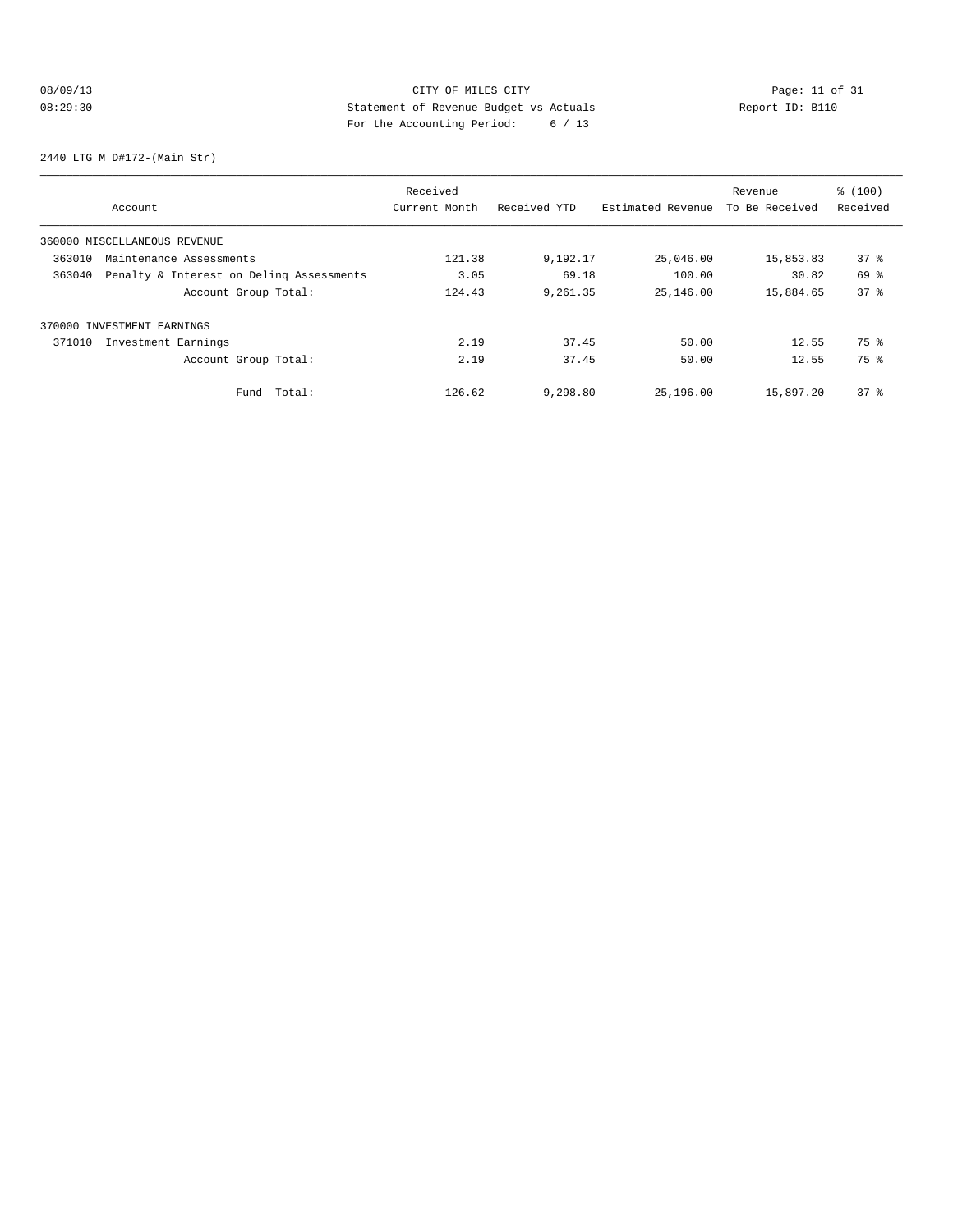# 08/09/13 Page: 12 of 31 08:29:30 **Statement of Revenue Budget vs Actuals** Report ID: B110 For the Accounting Period: 6 / 13

2450 LTG M D#195-(SG-Trico)

|        |                                          | Received      |              |                   | Revenue        | \$(100)    |
|--------|------------------------------------------|---------------|--------------|-------------------|----------------|------------|
|        | Account                                  | Current Month | Received YTD | Estimated Revenue | To Be Received | Received   |
|        | 360000 MISCELLANEOUS REVENUE             |               |              |                   |                |            |
| 363010 | Maintenance Assessments                  | 101.88        | 4,455.60     | 3,593.00          | $-862.60$      | $124$ %    |
| 363040 | Penalty & Interest on Deling Assessments | 2.56          | 6.96         | 0.00              | $-6.96$        | $***$ $ -$ |
|        | Account Group Total:                     | 104.44        | 4,462.56     | 3,593.00          | $-869.56$      | $124$ %    |
|        | 370000 INVESTMENT EARNINGS               |               |              |                   |                |            |
| 371010 | Investment Earnings                      | 0.30          | 3.70         | 0.00              | $-3.70$        | $***$ %    |
|        | Account Group Total:                     | 0.30          | 3.70         | 0.00              | $-3.70$        | $***$ 8    |
|        | Total:<br>Fund                           | 104.74        | 4,466.26     | 3,593.00          | $-873.26$      | $124$ %    |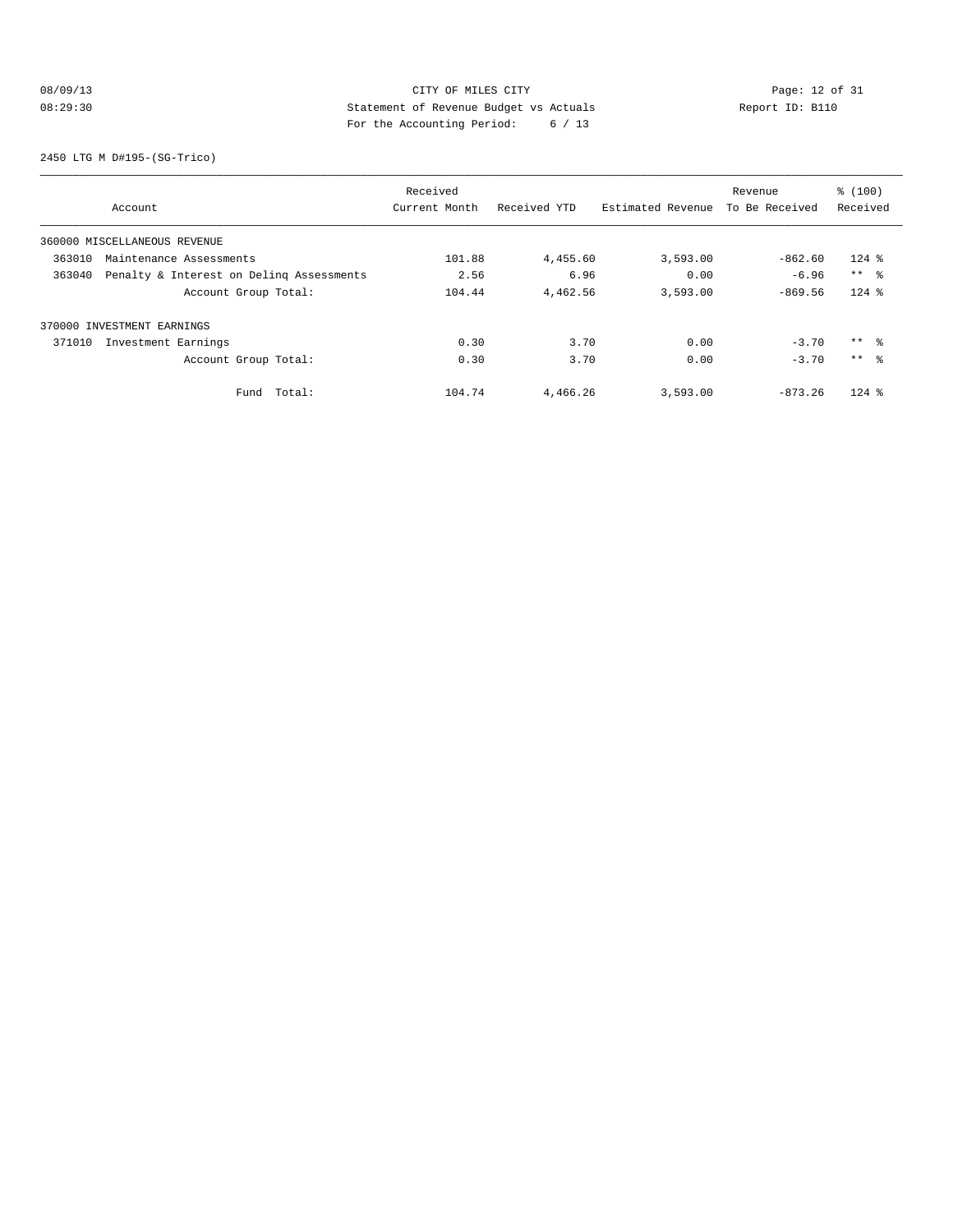# 08/09/13 Page: 13 of 31 CITY OF MILES CITY CHEMIC PAGE: 13 of 31 08:29:30 Statement of Revenue Budget vs Actuals Report ID: B110 For the Accounting Period: 6 / 13

2470 LTG M D#202-(SG-MDU&NV)

|        |                                          | Received      |              |                   | Revenue        | % (100)   |
|--------|------------------------------------------|---------------|--------------|-------------------|----------------|-----------|
|        | Account                                  | Current Month | Received YTD | Estimated Revenue | To Be Received | Received  |
|        | 360000 MISCELLANEOUS REVENUE             |               |              |                   |                |           |
| 363010 | Maintenance Assessments                  | 114.44        | 7,566.77     | 9,551.00          | 1,984.23       | 79 %      |
| 363040 | Penalty & Interest on Deling Assessments | 2.88          | 32.79        | 10.00             | $-22.79$       | $328$ $%$ |
|        | Account Group Total:                     | 117.32        | 7,599.56     | 9,561.00          | 1,961.44       | 79 %      |
|        | 370000 INVESTMENT EARNINGS               |               |              |                   |                |           |
| 371010 | Investment Earnings                      | 0.45          | 4.13         | 0.00              | $-4.13$        | ** 왕      |
|        | Account Group Total:                     | 0.45          | 4.13         | 0.00              | $-4.13$        | $***$ 8   |
|        | Fund Total:                              | 117.77        | 7,603.69     | 9,561.00          | 1,957.31       | $80*$     |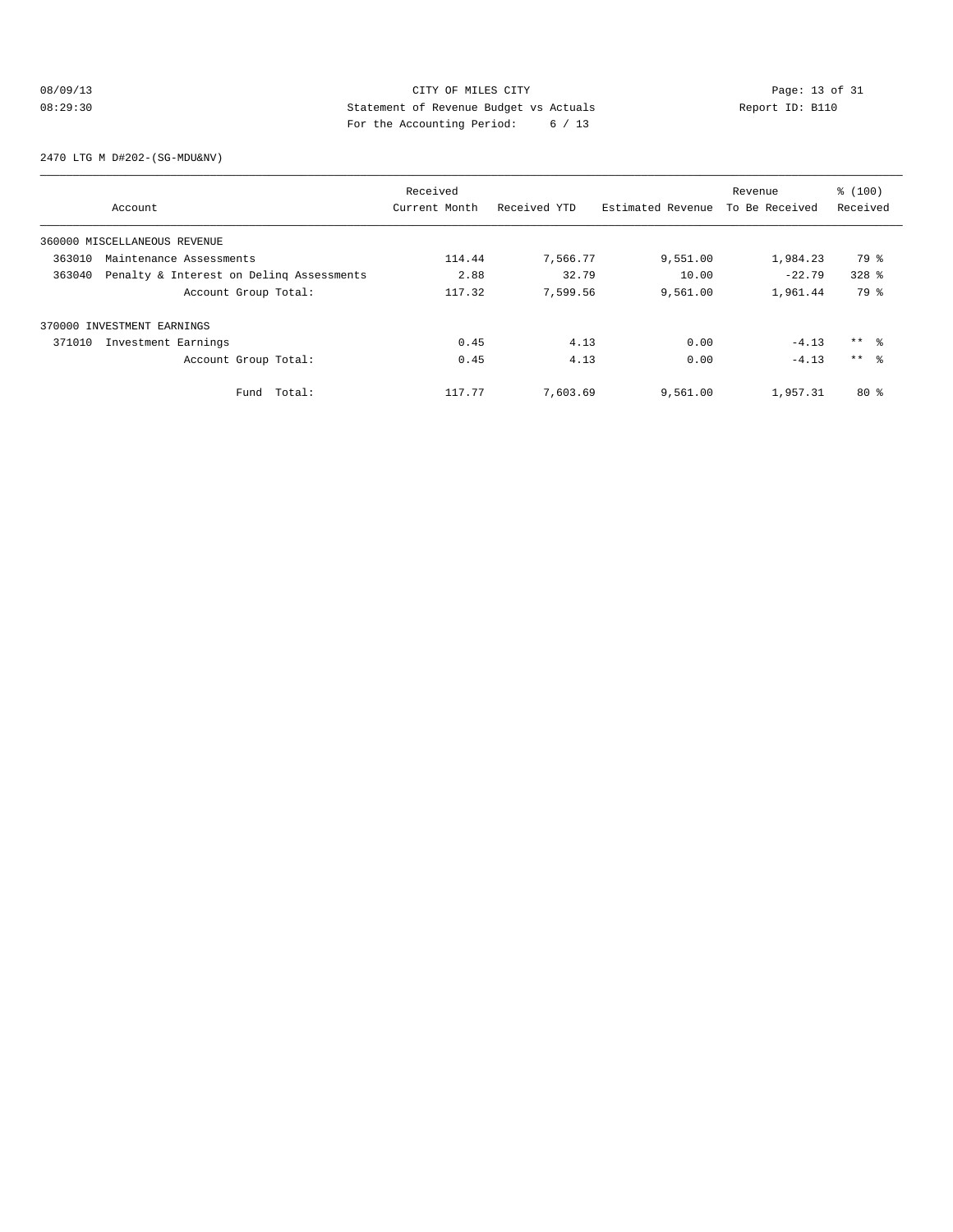# 08/09/13 Page: 14 of 31 08:29:30 Statement of Revenue Budget vs Actuals Report ID: B110 For the Accounting Period: 6 / 13

2480 LTG M M#173-(Milestown Estates)

|        |                                          | Received      |              |                   | Revenue        | % (100)         |
|--------|------------------------------------------|---------------|--------------|-------------------|----------------|-----------------|
|        | Account                                  | Current Month | Received YTD | Estimated Revenue | To Be Received | Received        |
|        | 360000 MISCELLANEOUS REVENUE             |               |              |                   |                |                 |
| 363010 | Maintenance Assessments                  | 0.00          | 1,434.20     | 266.00            | $-1, 168.20$   | 539 %           |
| 363040 | Penalty & Interest on Deling Assessments | 0.00          | 1.58         | 0.00              | $-1.58$        | $***$ $ -$      |
|        | Account Group Total:                     | 0.00          | 1,435.78     | 266.00            | $-1, 169, 78$  | $540*$          |
|        | 370000 INVESTMENT EARNINGS               |               |              |                   |                |                 |
| 371010 | Investment Earnings                      | 0.16          | 1.59         | 0.00              | $-1.59$        | $***$ $\approx$ |
|        | Account Group Total:                     | 0.16          | 1.59         | 0.00              | $-1.59$        | $***$ $\approx$ |
|        | Fund Total:                              | 0.16          | 1,437.37     | 266.00            | $-1.171.37$    | $540*$          |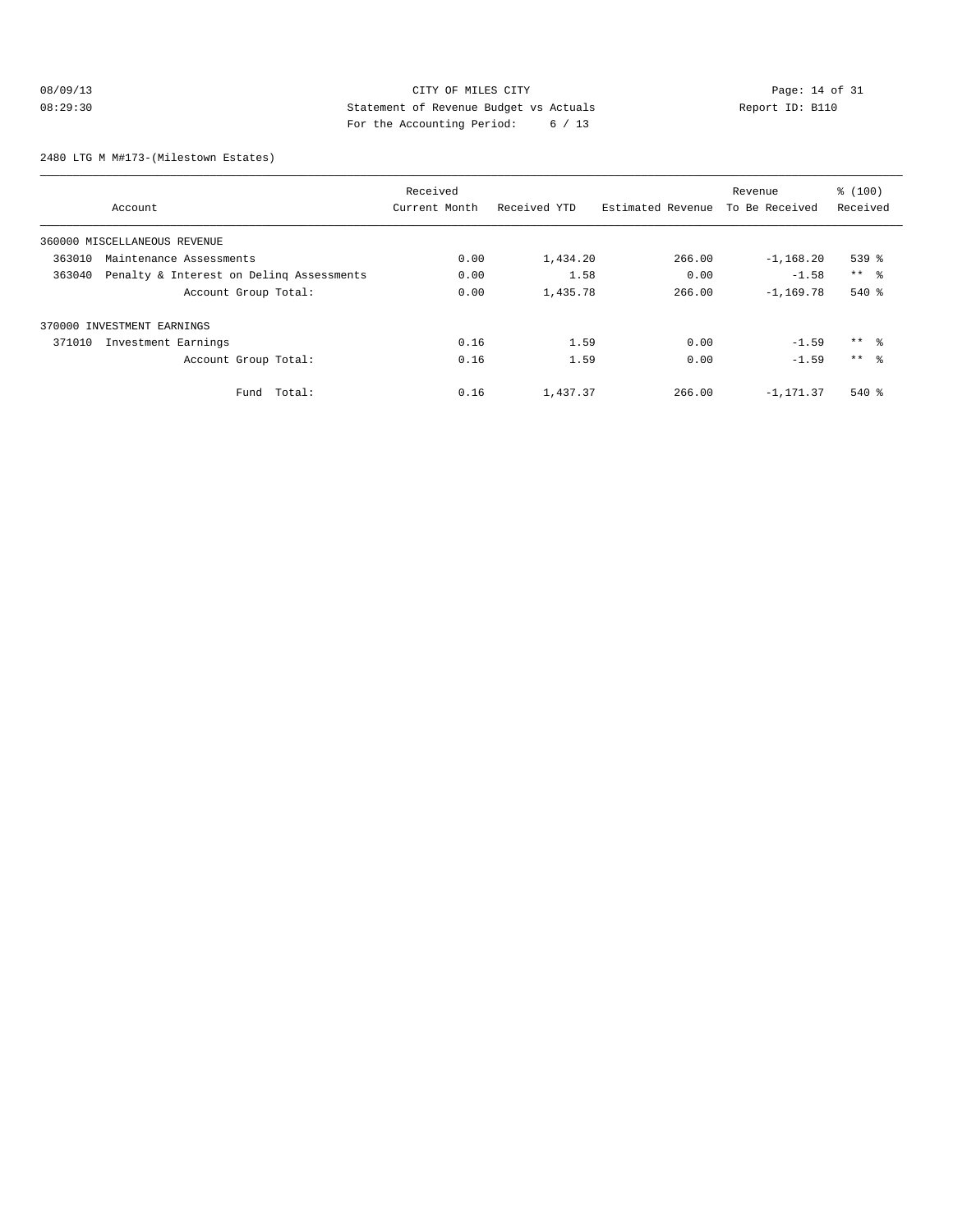# 08/09/13 Page: 15 of 31 08:29:30 Statement of Revenue Budget vs Actuals Report ID: B110 For the Accounting Period: 6 / 13

2510 STR MAINT DIST #204

|        | Account                                  | Received<br>Current Month | Received YTD | Estimated Revenue | Revenue<br>To Be Received | % (100)<br>Received |
|--------|------------------------------------------|---------------------------|--------------|-------------------|---------------------------|---------------------|
|        | 360000 MISCELLANEOUS REVENUE             |                           |              |                   |                           |                     |
| 362020 | MISC REVENUE                             | 0.00                      | 2,682.42     | 0.00              | $-2,682.42$               | $***$ $ -$          |
| 363010 | Maintenance Assessments                  | 18,211.70                 | 939,001.78   | 824,367.00        | $-114,634.78$             | 114 %               |
| 363040 | Penalty & Interest on Deling Assessments | 701.19                    | 4,142.29     | 1,000.00          | $-3,142.29$               | 414 %               |
|        | Account Group Total:                     | 18,912.89                 | 945,826.49   | 825, 367.00       | $-120, 459.49$            | $115$ %             |
|        | 370000 INVESTMENT EARNINGS               |                           |              |                   |                           |                     |
| 371010 | Investment Earnings                      | 118.43                    | 1,900.45     | 400.00            | $-1,500.45$               | 475 %               |
|        | Account Group Total:                     | 118.43                    | 1,900.45     | 400.00            | $-1,500.45$               | 475 %               |
|        | 380000 OTHER FINANCING SOURCES           |                           |              |                   |                           |                     |
| 383000 | Interfund Operating Transfer             | 87,800.22                 | 87,800.22    | 89,695.00         | 1,894.78                  | 98 %                |
|        | Account Group Total:                     | 87,800.22                 | 87,800.22    | 89,695.00         | 1,894.78                  | 98 %                |
|        | Total:<br>Fund                           | 106,831.54                | 1,035,527.16 | 915,462.00        | $-120,065.16$             | $113*$              |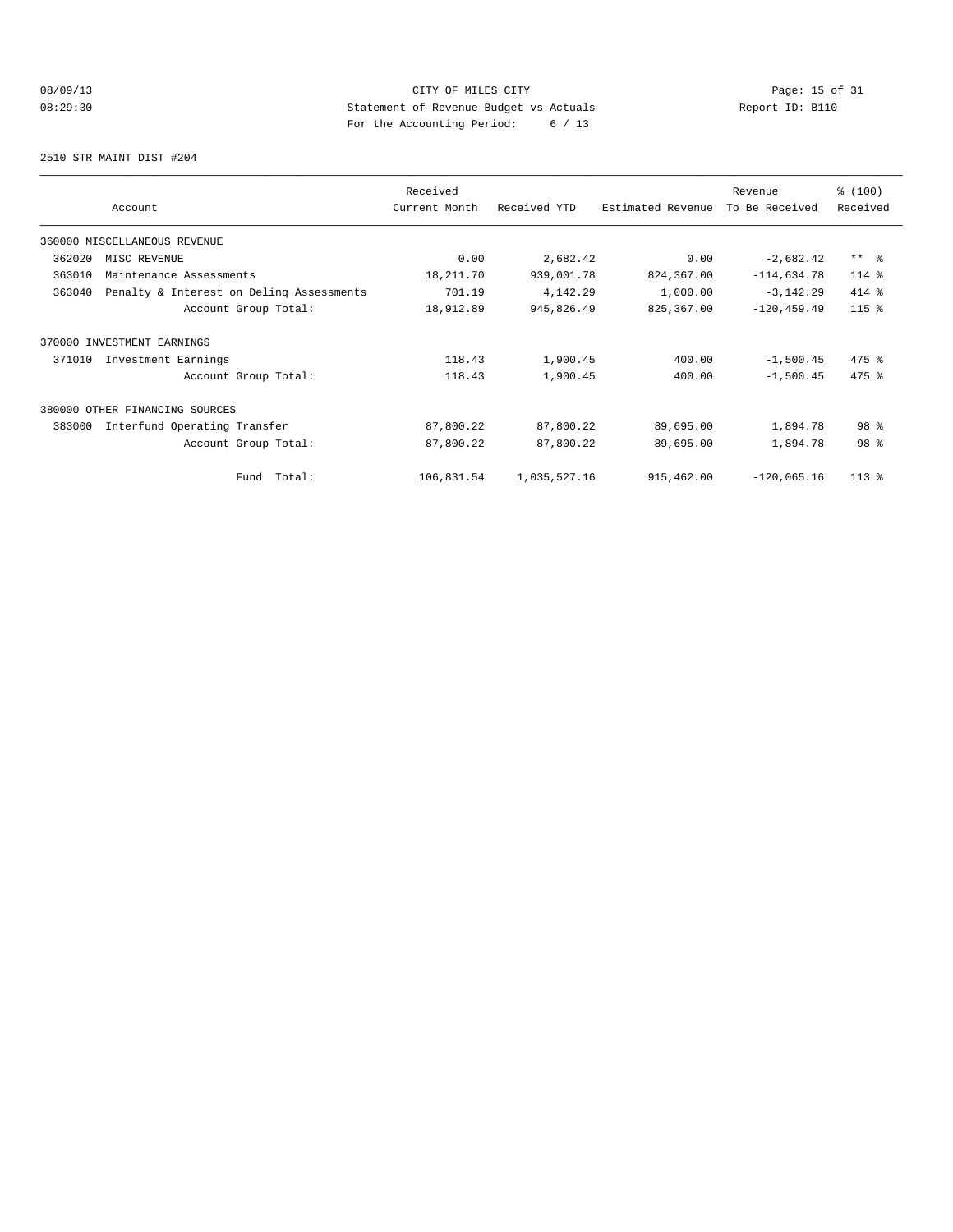# 08/09/13 Page: 16 of 31 08:29:30 Statement of Revenue Budget vs Actuals Report ID: B110 For the Accounting Period: 6 / 13

2520 STR MAINT DIST #205

|        | Account                                  | Received<br>Current Month | Received YTD | Estimated Revenue | Revenue<br>To Be Received | % (100)<br>Received |
|--------|------------------------------------------|---------------------------|--------------|-------------------|---------------------------|---------------------|
|        | 360000 MISCELLANEOUS REVENUE             |                           |              |                   |                           |                     |
| 362020 | MISC REVENUE                             | 0.00                      | 622.09       | 0.00              | $-622.09$                 | $***$ $ -$          |
| 363010 | Maintenance Assessments                  | 6,192.60                  | 302, 341.79  | 236,245.00        | $-66,096.79$              | $128$ %             |
| 363040 | Penalty & Interest on Deling Assessments | 238.51                    | 1,757.56     | 1,000.00          | $-757.56$                 | 176 %               |
|        | Account Group Total:                     | 6,431.11                  | 304,721.44   | 237, 245.00       | $-67, 476.44$             | 128 %               |
|        | 370000 INVESTMENT EARNINGS               |                           |              |                   |                           |                     |
| 371010 | Investment Earnings                      | 37.01                     | 352.17       | 400.00            | 47.83                     | 88 %                |
|        | Account Group Total:                     | 37.01                     | 352.17       | 400.00            | 47.83                     | 88 %                |
|        | 380000 OTHER FINANCING SOURCES           |                           |              |                   |                           |                     |
| 383000 | Interfund Operating Transfer             | 87,800.23                 | 87,800.23    | 89,695.00         | 1,894.77                  | 98 %                |
|        | Account Group Total:                     | 87,800.23                 | 87,800.23    | 89,695.00         | 1,894.77                  | 98 %                |
|        | Fund Total:                              | 94,268.35                 | 392,873.84   | 327,340.00        | $-65, 533.84$             | $120*$              |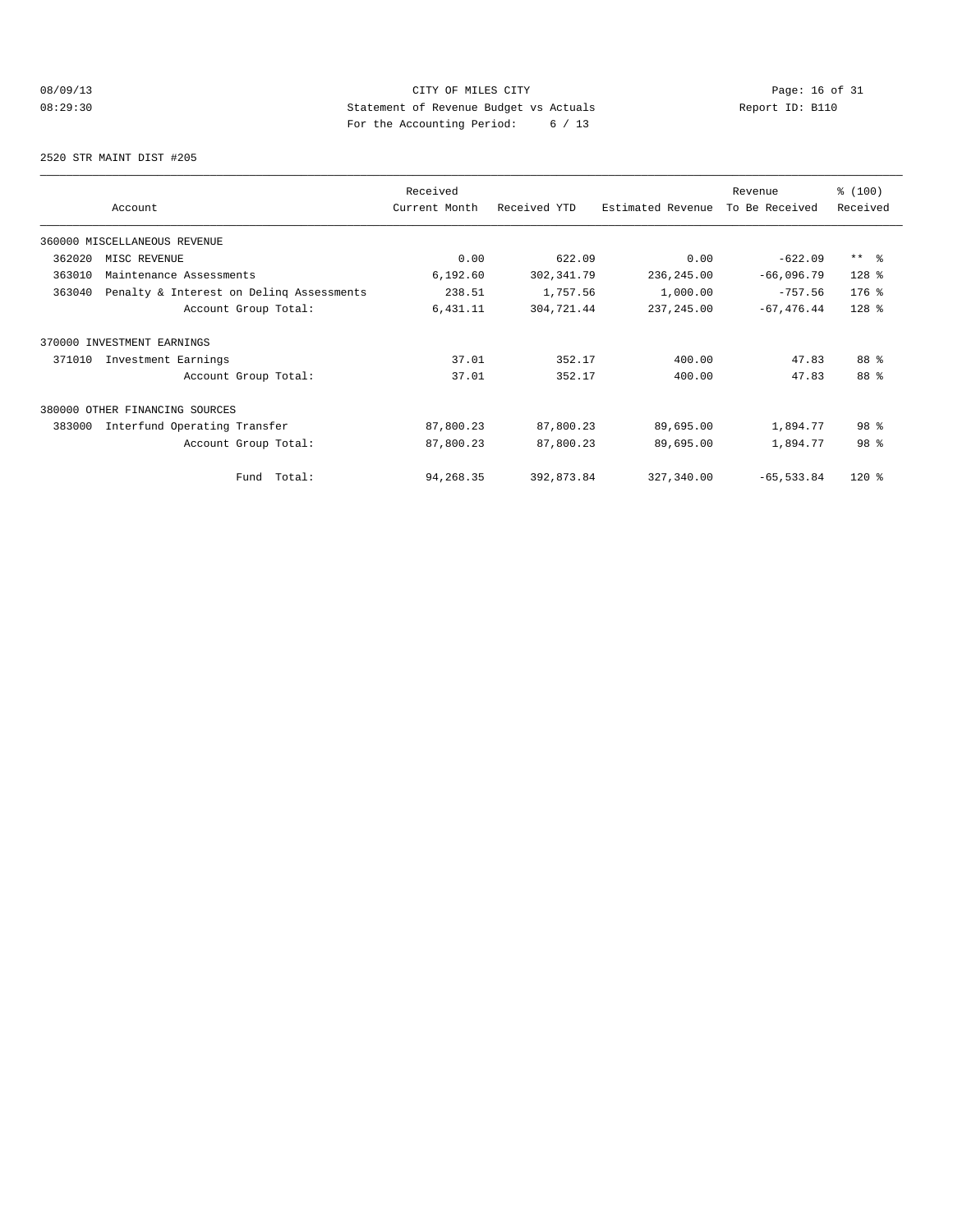# 08/09/13 Page: 17 of 31 CITY OF MILES CITY CHEMIC PAGE: 17 of 31 08:29:30 Statement of Revenue Budget vs Actuals Report ID: B110 For the Accounting Period: 6 / 13

2540 STR MAINT DIST#207-(MILESTOWN ESTATES)

|        |                                          | Received      |              |                   | Revenue        | % (100)         |
|--------|------------------------------------------|---------------|--------------|-------------------|----------------|-----------------|
|        | Account                                  | Current Month | Received YTD | Estimated Revenue | To Be Received | Received        |
|        | 360000 MISCELLANEOUS REVENUE             |               |              |                   |                |                 |
| 363010 | Maintenance Assessments                  | 0.00          | 4,250.81     | 4,138.00          | $-112.81$      | $103$ %         |
| 363040 | Penalty & Interest on Deling Assessments | 0.00          | 37.57        | 0.00              | $-37.57$       | $***$ $\approx$ |
|        | Account Group Total:                     | 0.00          | 4,288.38     | 4,138.00          | $-150.38$      | $104$ %         |
|        | 370000 INVESTMENT EARNINGS               |               |              |                   |                |                 |
| 371010 | Investment Earnings                      | 0.35          | 4.50         | 0.00              | $-4.50$        | $***$ $\approx$ |
|        | Account Group Total:                     | 0.35          | 4.50         | 0.00              | $-4.50$        | $***$ $\approx$ |
|        | Fund Total:                              | 0.35          | 4,292.88     | 4,138.00          | $-154.88$      | $104$ %         |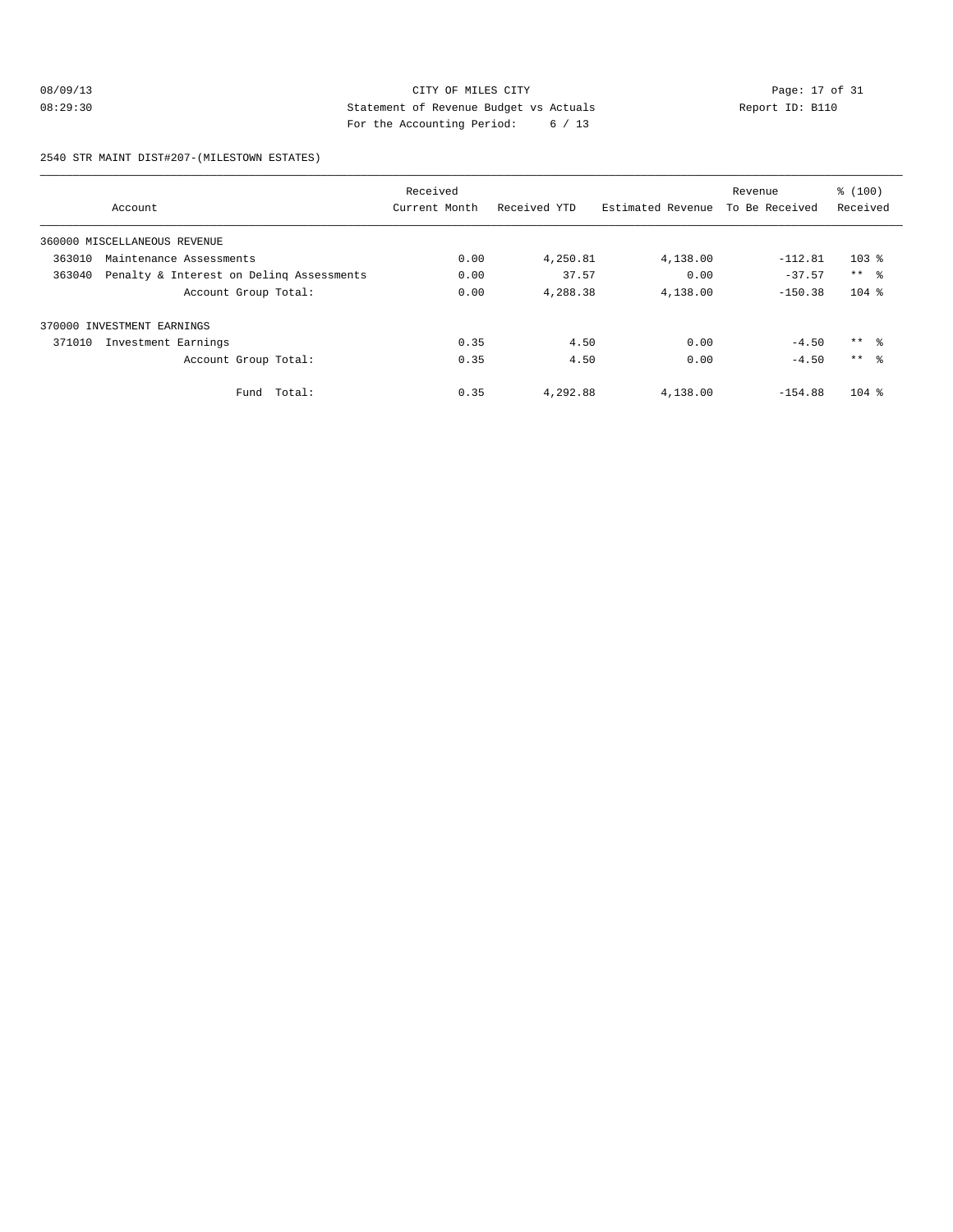# 08/09/13 Page: 18 of 31 08:29:30 Statement of Revenue Budget vs Actuals Report ID: B110 For the Accounting Period: 6 / 13

#### 2701 Fire Grants

| Account                      | Received<br>Current Month | Received YTD | Estimated Revenue | Revenue<br>To Be Received | \$(100)<br>Received |
|------------------------------|---------------------------|--------------|-------------------|---------------------------|---------------------|
| 360000 MISCELLANEOUS REVENUE |                           |              |                   |                           |                     |
| 365040<br>DONATIONS-FIRE/AMB | 0.00                      | 0.00         | 5,250.00          | 5,250.00                  | 0 %                 |
| Account Group Total:         | 0.00                      | 0.00         | 5,250.00          | 5,250.00                  | 0 <sup>8</sup>      |
| Total:<br>Fund               | 0.00                      | 0.00         | 5,250.00          | 5.250.00                  | 0 %                 |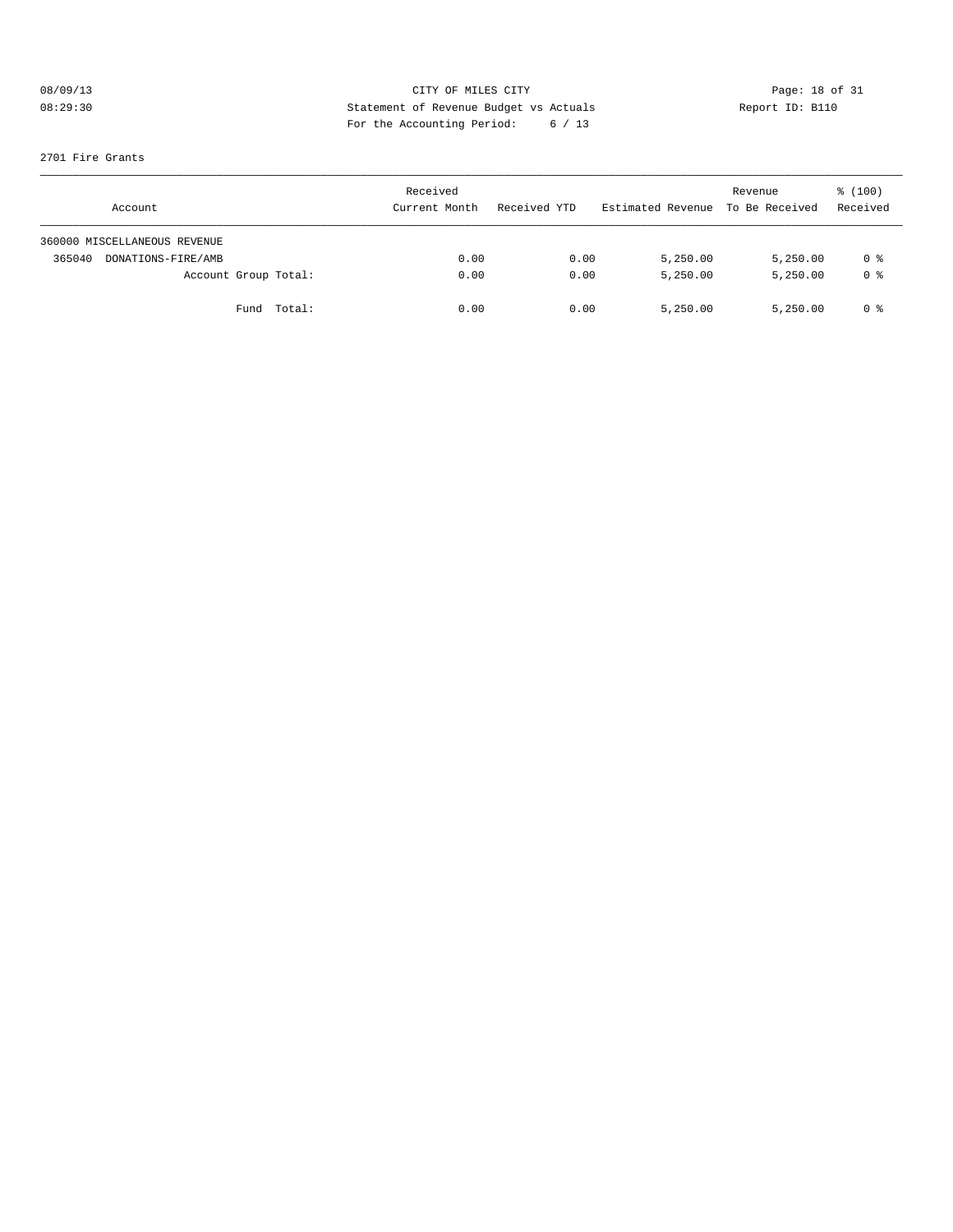# 08/09/13 Page: 19 of 31 08:29:30 Statement of Revenue Budget vs Actuals Report ID: B110 For the Accounting Period: 6 / 13

2820 GAS TAX

| Account                              | Received<br>Current Month | Received YTD | Estimated Revenue | Revenue<br>To Be Received | \$(100)<br>Received |
|--------------------------------------|---------------------------|--------------|-------------------|---------------------------|---------------------|
| 330000 INTERGOVERNMENTAL REVENUES    |                           |              |                   |                           |                     |
| Gasoline Tax Apportionment<br>335040 | 15, 105.45                | 181,265.41   | 181,265.00        | $-0.41$                   | $100*$              |
| Account Group Total:                 | 15, 105.45                | 181,265.41   | 181,265.00        | $-0.41$                   | $100*$              |
| Fund Total:                          | 15,105.45                 | 181, 265.41  | 181,265.00        | $-0.41$                   | $100*$              |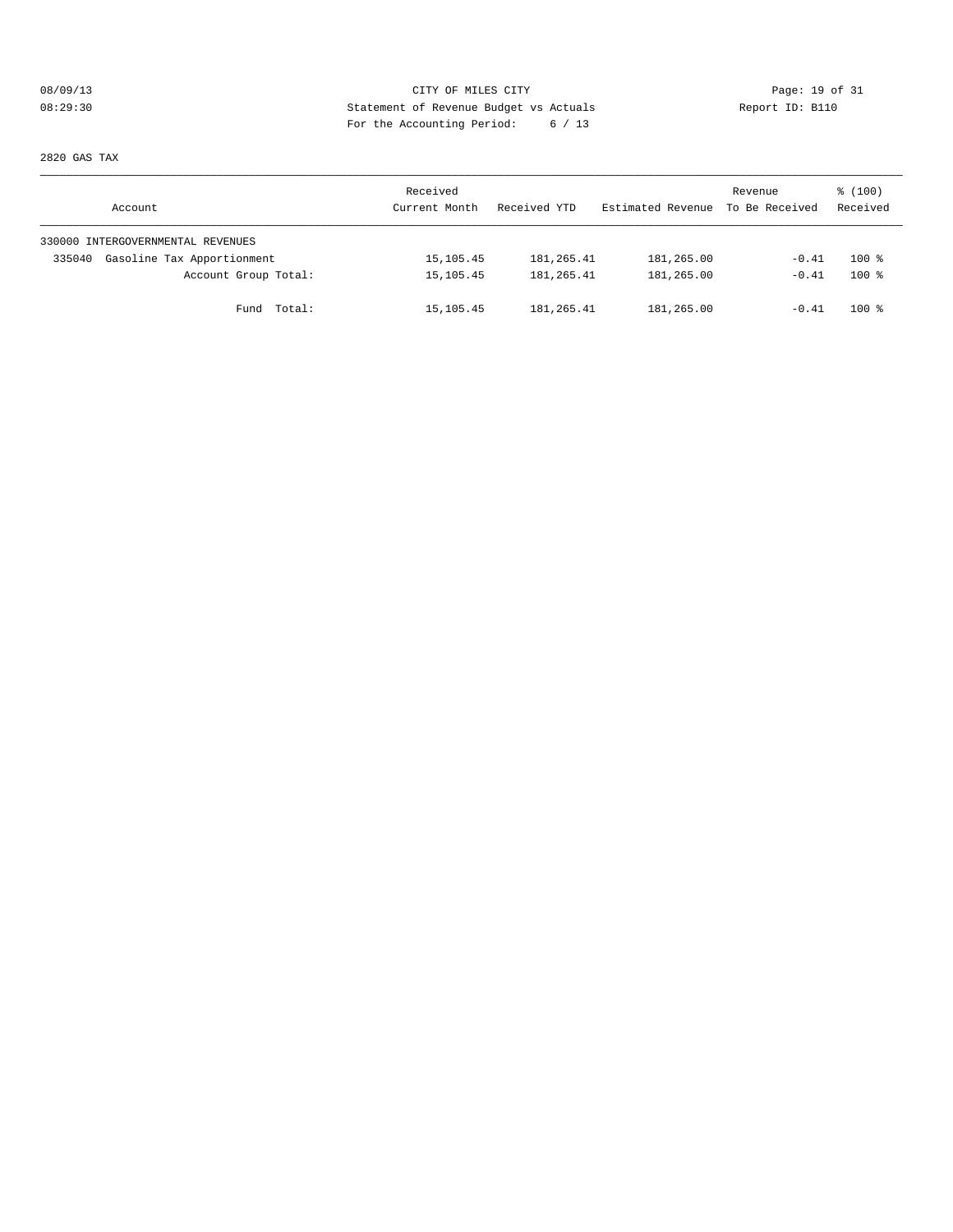# 08/09/13 Page: 20 of 31 08:29:30 Statement of Revenue Budget vs Actuals Report ID: B110 For the Accounting Period: 6 / 13

#### 2850 911 EMERGENCY

| Account                           | Received<br>Current Month | Received YTD | Estimated Revenue | Revenue<br>To Be Received | \$(100)<br>Received |
|-----------------------------------|---------------------------|--------------|-------------------|---------------------------|---------------------|
| 330000 INTERGOVERNMENTAL REVENUES |                           |              |                   |                           |                     |
| Basic 911 Funds<br>335080         | 0.00                      | 48,084.79    | 65,244.00         | 17,159.21                 | 74 %                |
|                                   |                           |              |                   |                           |                     |
| 335081<br>Enhanced 911 Funds      | 0.00                      | 48, 212.79   | 65,244.00         | 17,031.21                 | 74 %                |
| 335082<br>911 - WIRELESS FUNDS    | 0.00                      | 58,072.88    | 78,217.00         | 20,144.12                 | 74 %                |
| Account Group Total:              | 0.00                      | 154,370.46   | 208,705.00        | 54, 334.54                | 74 %                |
| 370000 INVESTMENT EARNINGS        |                           |              |                   |                           |                     |
| 371010<br>Investment Earnings     | 7.46                      | 119.40       | 200.00            | 80.60                     | $60*$               |
| Account Group Total:              | 7.46                      | 119.40       | 200.00            | 80.60                     | $60*$               |
| Total:<br>Fund                    | 7.46                      | 154,489.86   | 208,905.00        | 54, 415.14                | 74 %                |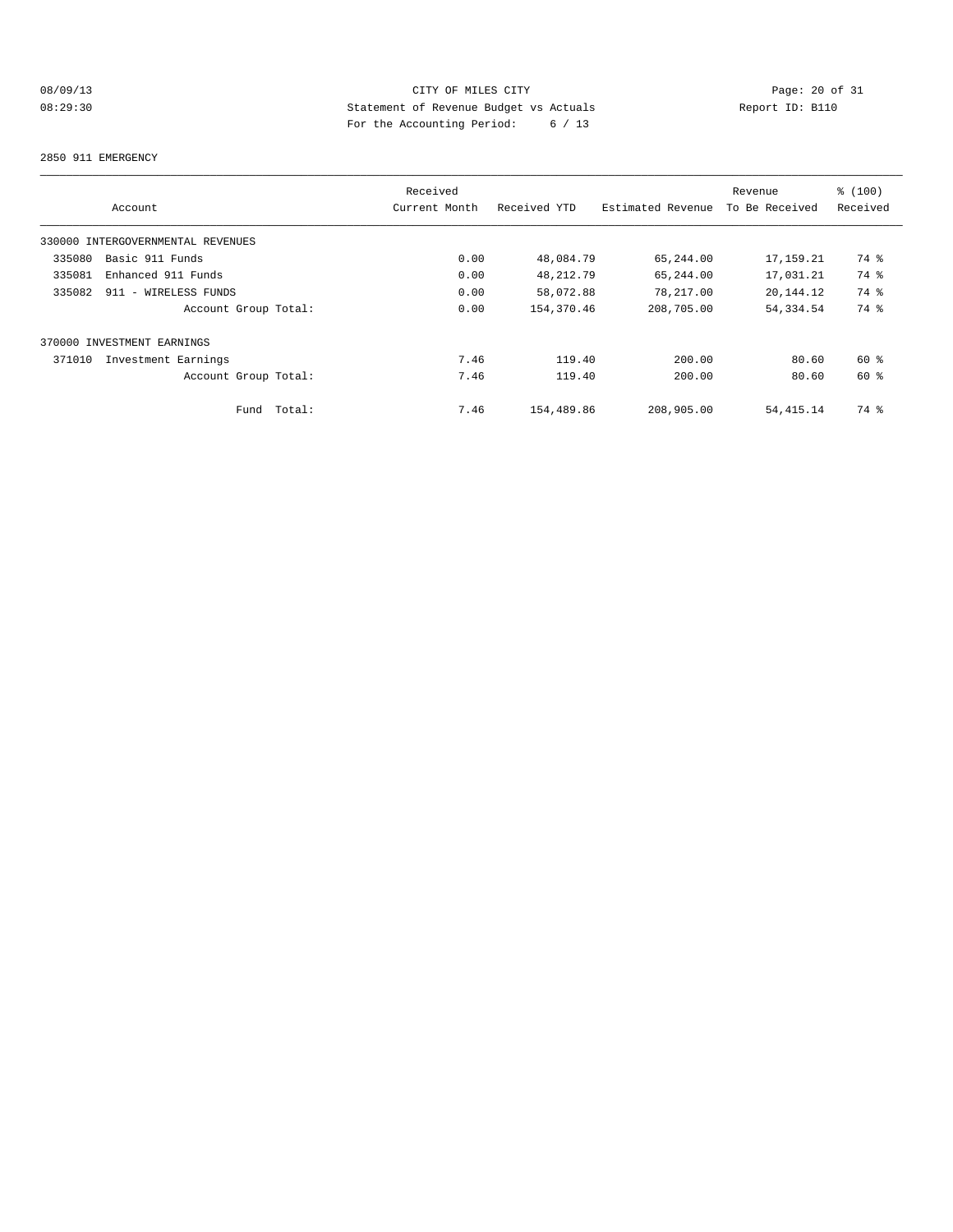# 08/09/13 Page: 21 of 31 CITY OF MILES CITY CHEMIC PAGE: 21 of 31 08:29:30 Statement of Revenue Budget vs Actuals Report ID: B110 For the Accounting Period: 6 / 13

#### 2880 LIBRARY GRANTS

|        | Account                           | Received<br>Current Month | Received YTD | Estimated Revenue | Revenue<br>To Be Received | % (100)<br>Received |
|--------|-----------------------------------|---------------------------|--------------|-------------------|---------------------------|---------------------|
|        | 330000 INTERGOVERNMENTAL REVENUES |                           |              |                   |                           |                     |
| 334100 | Library - State Aid               | 0.00                      | 1,402.71     | 1,519.00          | 116.29                    | $92*$               |
| 334101 | HB#193-Interlibrary Loan Reimb    | 0.00                      | 3.000.00     | 2,500.00          | $-500.00$                 | $120*$              |
| 334105 | Sagebrush Fed/Coal Sev Tax        | 0.00                      | 5,417.30     | 5,354.00          | $-63.30$                  | $101$ %             |
|        | Account Group Total:              | 0.00                      | 9,820.01     | 9,373.00          | $-447.01$                 | $105$ %             |
|        | Fund Total:                       | 0.00                      | 9,820.01     | 9,373.00          | $-447.01$                 | $105$ %             |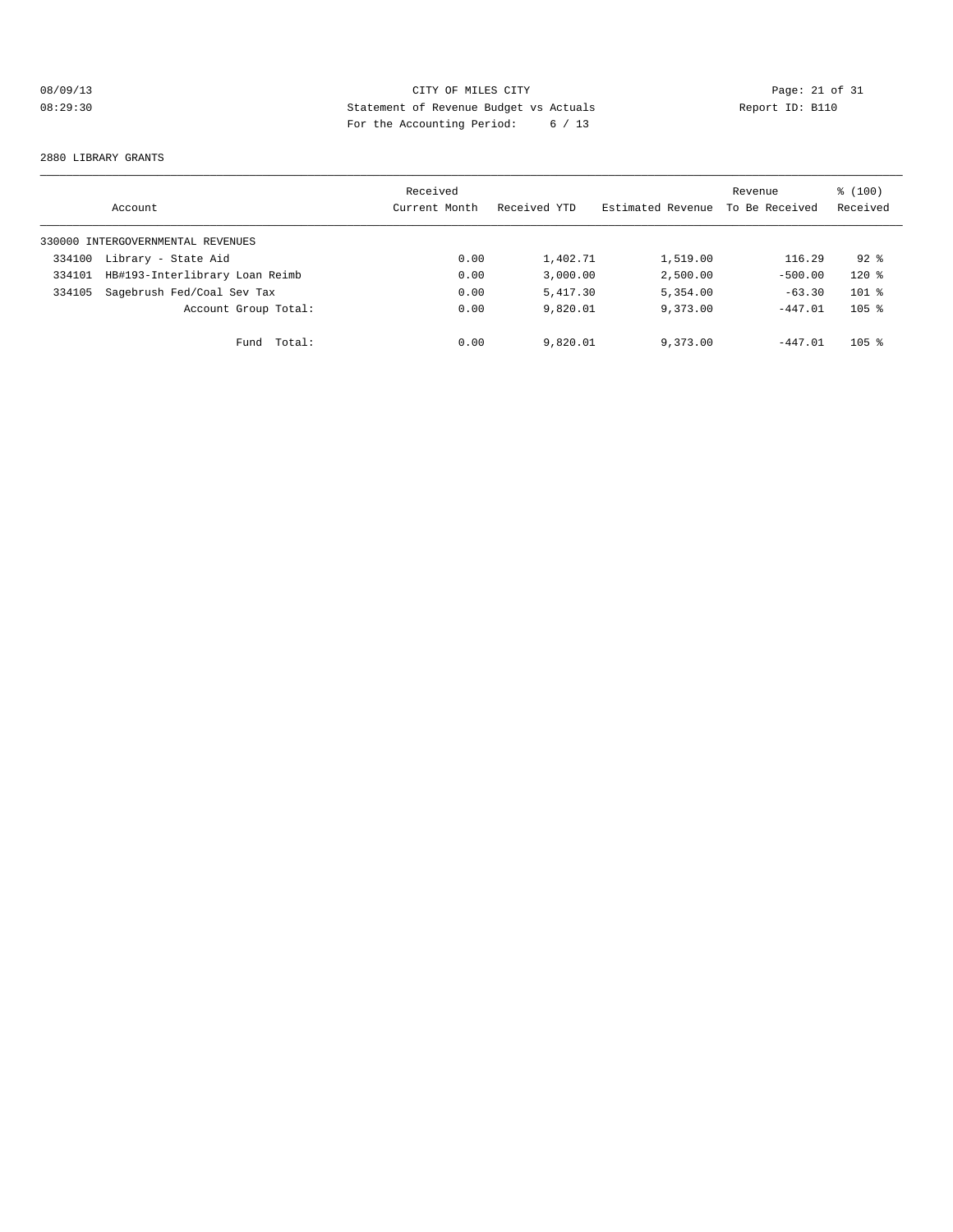# 08/09/13 Page: 22 of 31 08:29:30 Statement of Revenue Budget vs Actuals Report ID: B110 For the Accounting Period: 6 / 13

2935 Historic Preservation

|                                        | Received      |              |                   |                           | % (100)        |
|----------------------------------------|---------------|--------------|-------------------|---------------------------|----------------|
| Account                                | Current Month | Received YTD | Estimated Revenue | Revenue<br>To Be Received | Received       |
| 330000 INTERGOVERNMENTAL REVENUES      |               |              |                   |                           |                |
| 334000<br>State Grants                 | 3,000.29      | 5,500.00     | 5,500.00          | 0.00                      | $100*$         |
| Account Group Total:                   | 3,000.29      | 5,500.00     | 5,500.00          | 0.00                      | $100*$         |
| 360000 MISCELLANEOUS REVENUE           |               |              |                   |                           |                |
| Contributions and Donations<br>365000  | 100.00        | 100.00       | 4,100.00          | 4,000.00                  | 2 <sup>°</sup> |
| Account Group Total:                   | 100.00        | 100.00       | 4,100.00          | 4,000.00                  | 2 <sup>°</sup> |
| 380000 OTHER FINANCING SOURCES         |               |              |                   |                           |                |
| Interfund Operating Transfer<br>383000 | 0.00          | 6,000.00     | 6,000.00          | 0.00                      | $100*$         |
| Account Group Total:                   | 0.00          | 6,000.00     | 6,000.00          | 0.00                      | $100*$         |
| Total:<br>Fund                         | 3,100.29      | 11,600.00    | 15,600.00         | 4,000.00                  | 74 %           |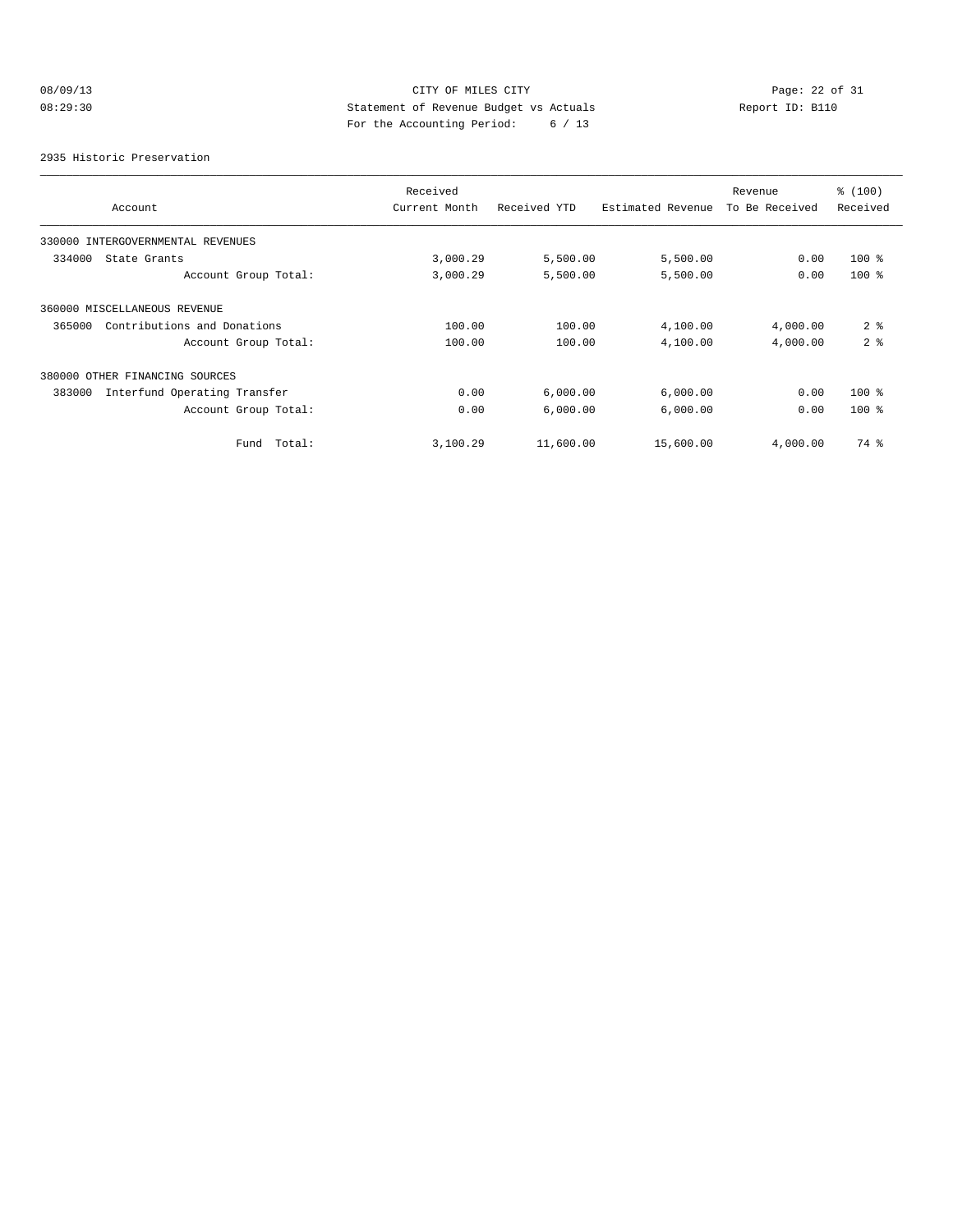# 08/09/13 Page: 23 of 31 08:29:30 Statement of Revenue Budget vs Actuals Report ID: B110 For the Accounting Period: 6 / 13

2985 RETIRED SENIOR VOLUNTEER PROG (RSVP)

|        | Account                           | Received<br>Current Month | Received YTD | Estimated Revenue | Revenue<br>To Be Received | \$(100)<br>Received |
|--------|-----------------------------------|---------------------------|--------------|-------------------|---------------------------|---------------------|
|        | 330000 INTERGOVERNMENTAL REVENUES |                           |              |                   |                           |                     |
| 331165 | RSVP FEDERAL GRANTS               | 4,511.85                  | 57,874.54    | 58,228.00         | 353.46                    | $99*$               |
|        | Account Group Total:              | 4,511.85                  | 57,874.54    | 58,228.00         | 353.46                    | 99 <sup>8</sup>     |
|        | 360000 MISCELLANEOUS REVENUE      |                           |              |                   |                           |                     |
| 362020 | MISC REVENUE                      | 0.00                      | 11,382.21    | 10,000.00         | $-1,382.21$               | 114 %               |
| 365000 | Contributions and Donations       | 0.00                      | 4,014.00     | 2,746.00          | $-1, 268.00$              | $146$ %             |
|        | Account Group Total:              | 0.00                      | 15,396.21    | 12,746.00         | $-2,650.21$               | $121$ %             |
|        | 370000 INVESTMENT EARNINGS        |                           |              |                   |                           |                     |
| 371010 | Investment Earnings               | 1.16                      | 26.14        | 0.00              | $-26.14$                  | $***$ $\approx$     |
|        | Account Group Total:              | 1.16                      | 26.14        | 0.00              | $-26.14$                  | $***$ $ -$          |
|        | Total:<br>Fund                    | 4,513.01                  | 73,296.89    | 70,974.00         | $-2,322.89$               | $103$ %             |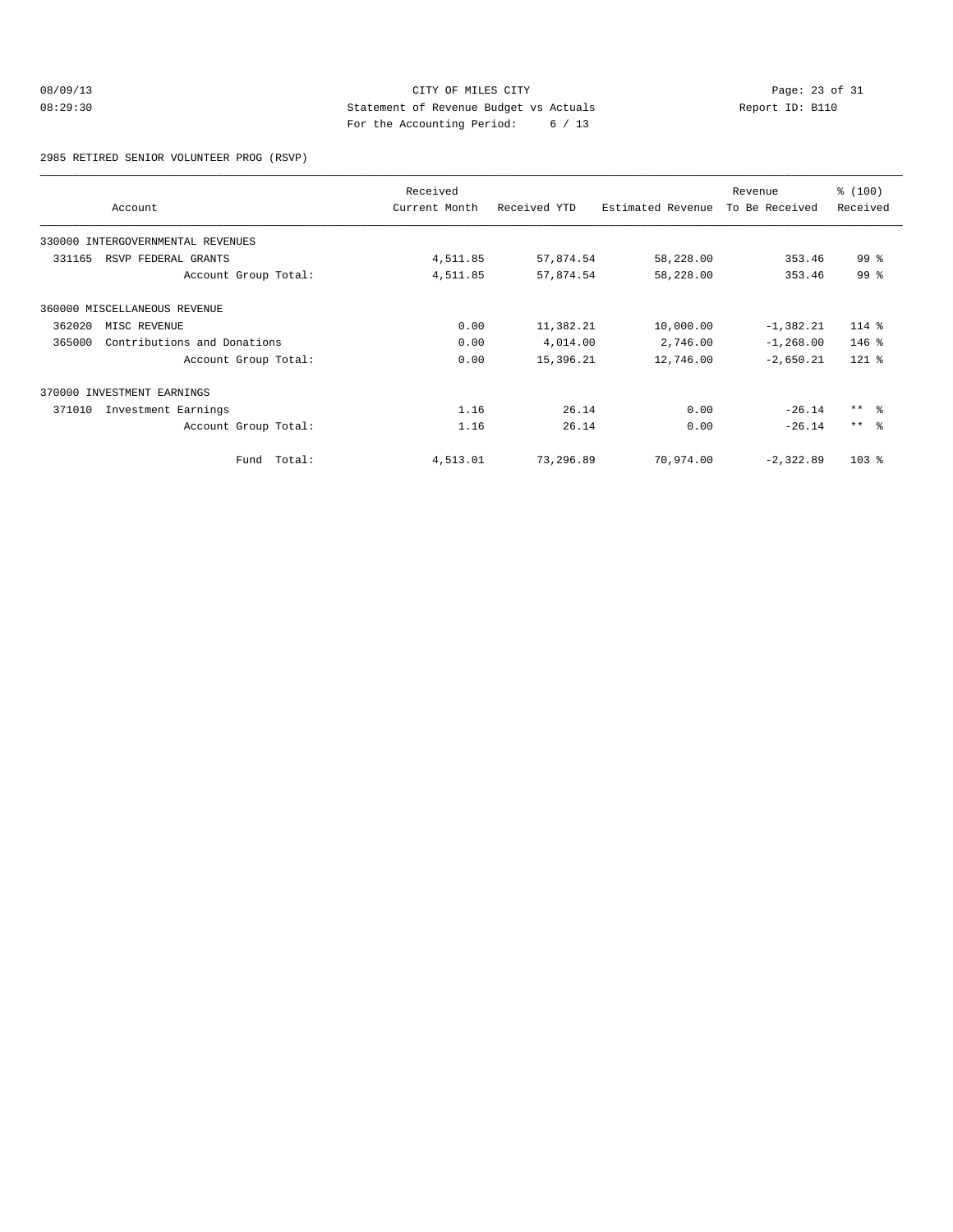# 08/09/13 Page: 24 of 31 08:29:30 Statement of Revenue Budget vs Actuals Report ID: B110 For the Accounting Period: 6 / 13

3300 Judgement & Losses-Power Settlement

|              | Account                                | Received<br>Current Month | Received YTD | Estimated Revenue To Be Received | Revenue  | \$(100)<br>Received |  |
|--------------|----------------------------------------|---------------------------|--------------|----------------------------------|----------|---------------------|--|
| 310000 TAXES |                                        |                           |              |                                  |          |                     |  |
| 311010       | Real Property Taxes                    | 0.00                      | 12.33        | 0.00                             | $-12.33$ | $***$ $\approx$     |  |
| 312000       | Penalty & Interest on Delinquent Taxes | 0.00                      | 4.45         | 0.00                             | $-4.45$  | $***$ $\approx$     |  |
|              | Account Group Total:                   | 0.00                      | 16.78        | 0.00                             | $-16.78$ | $***$ %             |  |
|              | Fund Total:                            | 0.00                      | 16.78        | 0.00                             | $-16.78$ | $***$ 8             |  |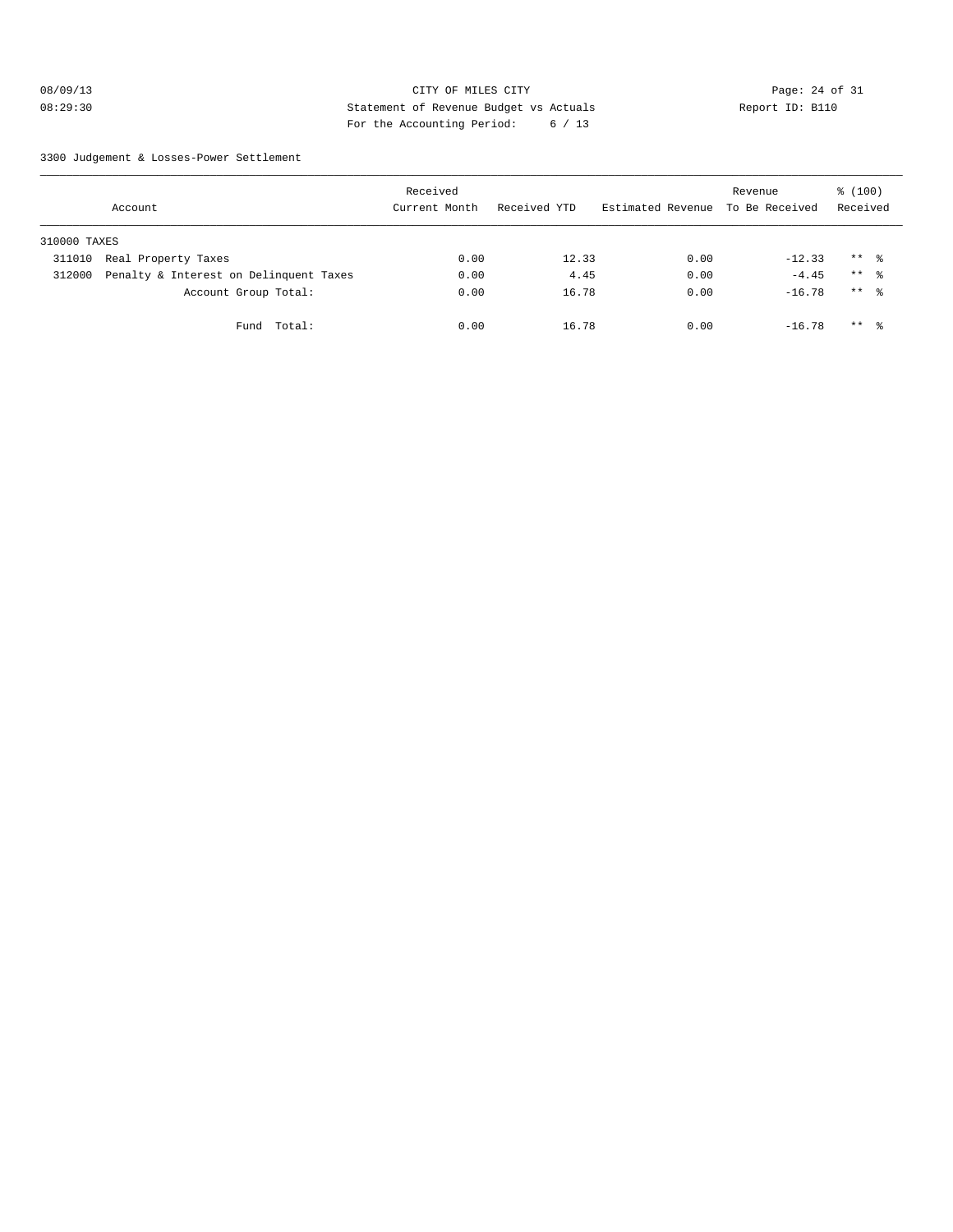#### 08/09/13 Page: 25 of 31 08:29:30 Statement of Revenue Budget vs Actuals Report ID: B110 For the Accounting Period: 6 / 13

4000 General Fund Capitol Improvement Fund

| Account                       | Received<br>Current Month | Received YTD | Estimated Revenue To Be Received | Revenue   | % (100)<br>Received |
|-------------------------------|---------------------------|--------------|----------------------------------|-----------|---------------------|
| 370000 INVESTMENT EARNINGS    |                           |              |                                  |           |                     |
| Investment Earnings<br>371010 | 26.35                     | 461.40       | 0.00                             | $-461.40$ | $***$ $\frac{6}{2}$ |
| Account Group Total:          | 26.35                     | 461.40       | 0.00                             | $-461.40$ | $***$ 8             |
| Fund Total:                   | 26.35                     | 461.40       | 0.00                             | $-461.40$ | $***$ $\frac{6}{2}$ |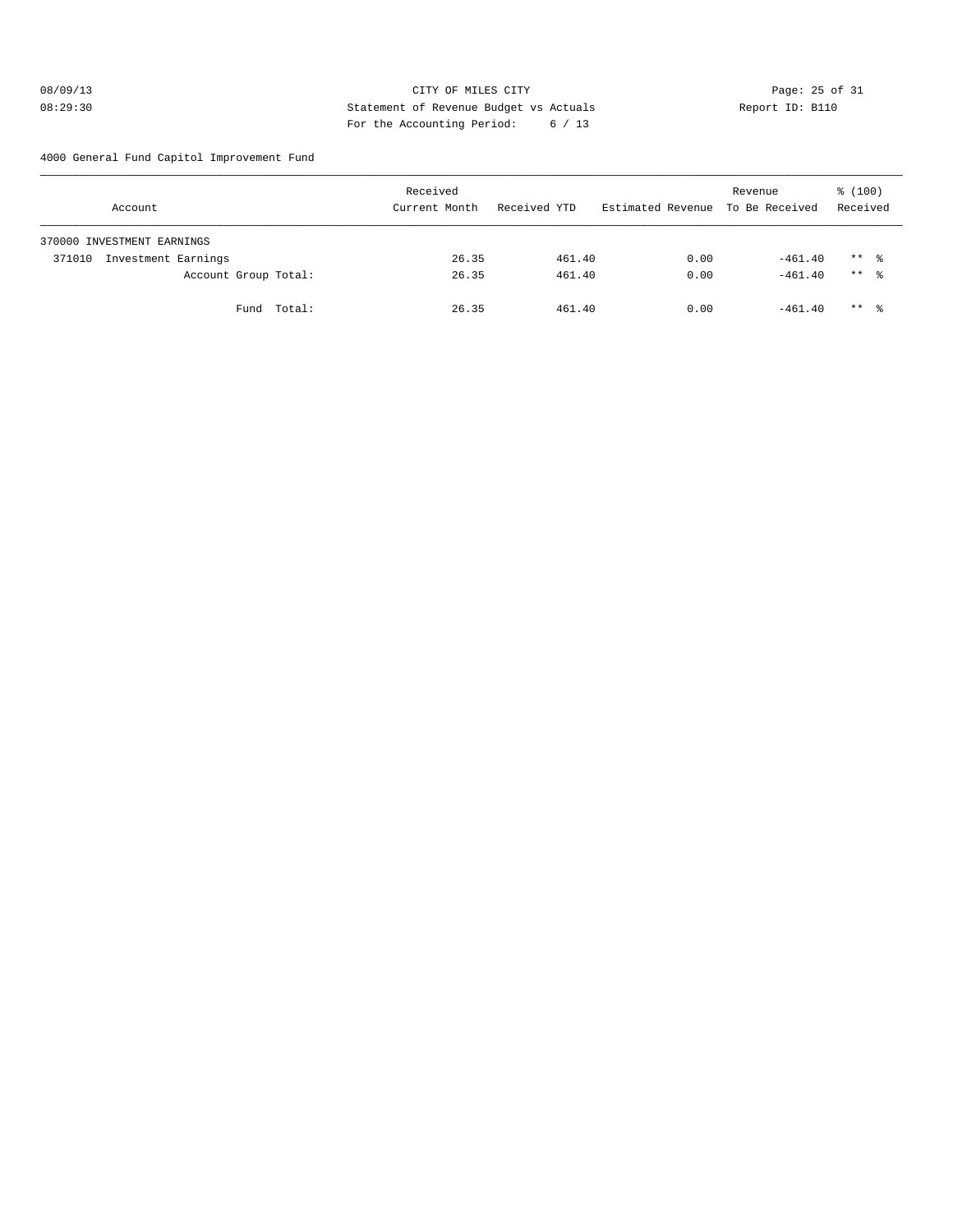# 08/09/13 Page: 26 of 31 08:29:30 Statement of Revenue Budget vs Actuals Report ID: B110 For the Accounting Period: 6 / 13

4060 CAPITAL IMPROV-PUBLIC WORKS

|        |                                    | Received      |              |                   | Revenue        | % (100)              |
|--------|------------------------------------|---------------|--------------|-------------------|----------------|----------------------|
|        | Account                            | Current Month | Received YTD | Estimated Revenue | To Be Received | Received             |
|        | 320000 LICENSES AND PERMITS        |               |              |                   |                |                      |
| 323040 | Other Miscellaneous Permits        | 300.00        | 2,065.00     | 2,500.00          | 435.00         | 83%                  |
|        | Account Group Total:               | 300.00        | 2,065.00     | 2,500.00          | 435.00         | 83%                  |
|        | 340000 Charges for Services        |               |              |                   |                |                      |
|        | 343014 Street Cleaning             | 9,590.00      | 9,590.00     | 8,490.00          | $-1,100.00$    | $113*$               |
| 343016 | Prkg Vio/Off Str-Impnd Fees        | 0.00          | 991.50       | 500.00            | $-491.50$      | 198 %                |
| 343018 | Sale of Street & Roadway Materials | 0.00          | 2,824.25     | 0.00              | $-2,824.25$    | $***$ $ \frac{6}{6}$ |
|        | Account Group Total:               | 9,590.00      | 13,405.75    | 8,990.00          | $-4, 415.75$   | $149$ %              |
|        | 360000 MISCELLANEOUS REVENUE       |               |              |                   |                |                      |
| 362020 | MISC REVENUE                       | 0.00          | 211.00       | 0.00              | $-211.00$      | $***$ $\approx$      |
| 367000 | Sale of Junk or Salvage            | 0.00          | 1,283.76     | 0.00              | $-1, 283.76$   | $***$<br>ം ക         |
|        | Account Group Total:               | 0.00          | 1,494.76     | 0.00              | $-1,494.76$    | $***$ $ -$           |
|        | 370000 INVESTMENT EARNINGS         |               |              |                   |                |                      |
|        | 371010 Investment Earnings         | 14.05         | 190.25       | 0.00              | $-190.25$      | $***$ $\approx$      |
|        | Account Group Total:               | 14.05         | 190.25       | 0.00              | $-190.25$      | $***$ $ \frac{6}{6}$ |
|        | 380000 OTHER FINANCING SOURCES     |               |              |                   |                |                      |
| 383000 | Interfund Operating Transfer       | 0.00          | 20,000.00    | 20,000.00         | 0.00           | $100*$               |
|        | Account Group Total:               | 0.00          | 20,000.00    | 20,000.00         | 0.00           | $100*$               |
|        | Fund Total:                        | 9,904.05      | 37, 155.76   | 31,490.00         | $-5,665.76$    | 118 %                |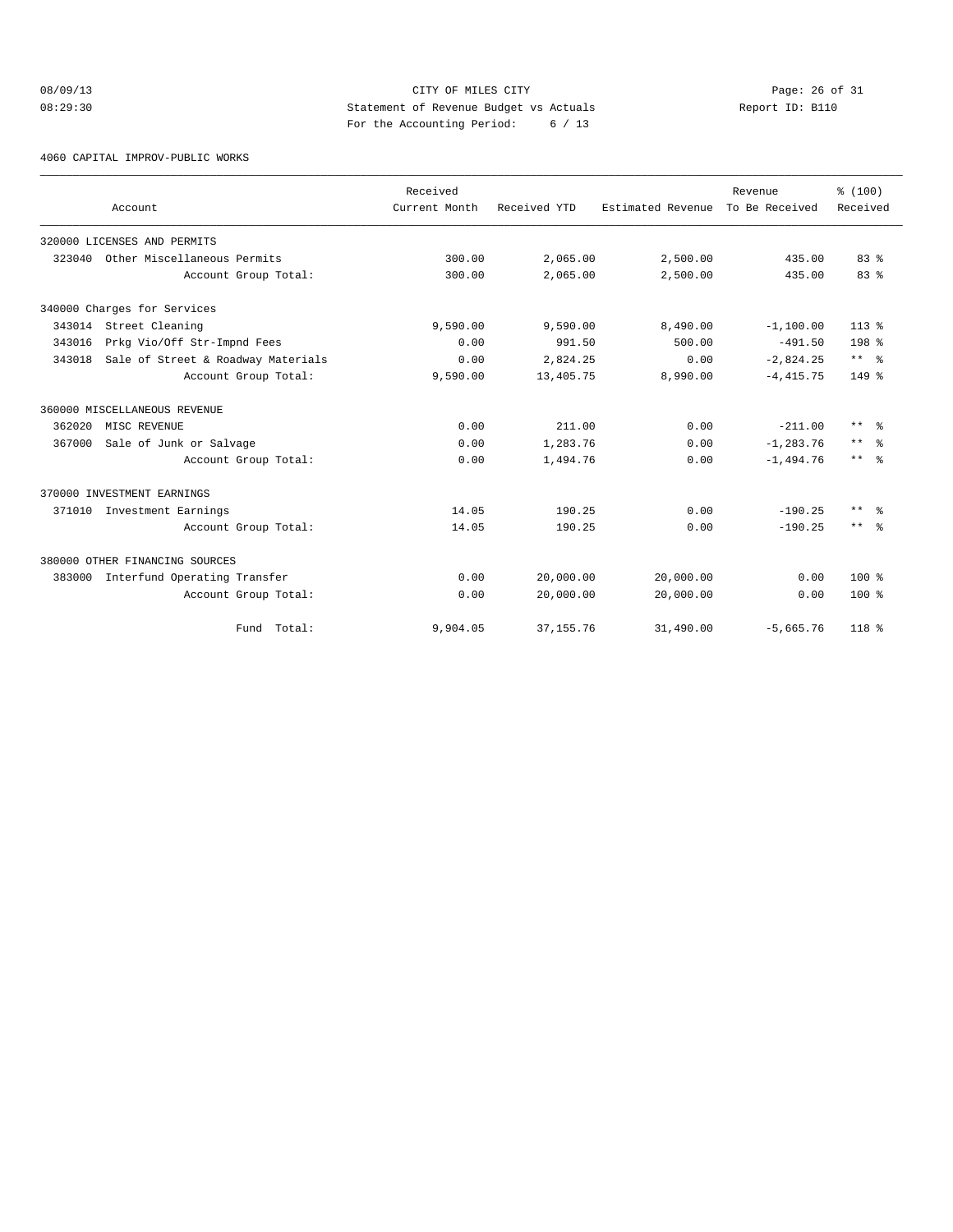# 08/09/13 Page: 27 of 31 08:29:30 Statement of Revenue Budget vs Actuals Report ID: B110 For the Accounting Period: 6 / 13

#### 5210 WATER UTILITY

|        |                                           | Received      |                |                   | Revenue        | % (100)                    |
|--------|-------------------------------------------|---------------|----------------|-------------------|----------------|----------------------------|
|        | Account                                   | Current Month | Received YTD   | Estimated Revenue | To Be Received | Received                   |
|        | 330000 INTERGOVERNMENTAL REVENUES         |               |                |                   |                |                            |
|        | 331075 DEQ Grant-EECBG Interface Grant    | 0.00          | 48,400.00      | 0.00              | $-48, 400.00$  | $\star\star$<br>ွေ         |
|        | Account Group Total:                      | 0.00          | 48,400.00      | 0.00              | $-48, 400.00$  | $\star\star$<br>- 옹        |
|        | 340000 Charges for Services               |               |                |                   |                |                            |
| 341075 | Serv/Cnty-Interlocal Agmt                 | 954.75        | 3,819.00       | 3,764.00          | $-55.00$       | $101*$                     |
| 343021 | Metered Water Sales                       | 171,712.89    | 2,188,920.60   | 1,950,000.00      | $-238,920.60$  | $112*$                     |
| 343022 | Unmetered Water Sales/Chrgoffs            | 190.57        | 1,639.27       | 1,000.00          | $-639.27$      | $164$ $%$                  |
| 343023 | Bulk Water Sales                          | 428.28        | 4,503.17       | 4,000.00          | $-503.17$      | $113*$                     |
| 343024 | Sales of Water Materials & Supplies       | 1,040.10      | 1,223.93       | 0.00              | $-1, 223.93$   | $***$ %                    |
| 343025 | Hookup Fee                                | 600.00        | 12,000.00      | 12,000.00         | 0.00           | $100*$                     |
| 343026 | Water Install/Tap Chrgs/Labor             | 5,016.60      | 7,842.01       | 8,000.00          | 157.99         | 98 <sup>8</sup>            |
| 343027 | Chg for Wtr Dept. Serv                    | 72.00         | 749.00         | 500.00            | $-249.00$      | $150*$                     |
| 343029 | Curb Stop Replacement Fee                 | 3,607.00      | 42,551.61      | 41,880.00         | $-671.61$      | $102*$                     |
|        | Account Group Total:                      | 183,622.19    | 2, 263, 248.59 | 2,021,144.00      | $-242, 104.59$ | $112*$                     |
|        | 360000 MISCELLANEOUS REVENUE              |               |                |                   |                |                            |
| 362020 | MISC REVENUE                              | 0.00          | 3,118.93       | 0.00              | $-3, 118.93$   | $***$<br>ু ≳               |
| 362040 | \$2.00 State Assessment Fee               | 0.00          | $-56.00$       | 0.00              | 56.00          | $\star\star$               |
| 366050 | Sale of Junk/Salvage-PD cars              | 0.00          | 4,570.00       | 0.00              | $-4,570.00$    | $\star \star$<br>$\approx$ |
| 366060 | Misc - MDU Refund                         | 0.00          | 11,250.00      | 0.00              | $-11, 250.00$  | $***$ %                    |
| 367000 | Sale of Junk or Salvage                   | 0.00          | 0.00           | 250.00            | 250.00         | 0 %                        |
|        | Account Group Total:                      | 0.00          | 18,882.93      | 250.00            | $-18,632.93$   | $***$ $%$                  |
|        | 370000 INVESTMENT EARNINGS                |               |                |                   |                |                            |
|        | 371010 Investment Earnings                | 552.95        | 8,975.88       | 6,000.00          | $-2,975.88$    | $150*$                     |
|        | Account Group Total:                      | 552.95        | 8,975.88       | 6,000.00          | $-2,975.88$    | $150*$                     |
|        | 380000 OTHER FINANCING SOURCES            |               |                |                   |                |                            |
|        | 381070 Proceeds from Notes/Loans/Intercap | 0.00          | 189,640.00     | 19,788.00         | $-169,852.00$  | $958$ %                    |
|        | Account Group Total:                      | 0.00          | 189,640.00     | 19,788.00         | $-169,852.00$  | $958$ %                    |
|        | Fund Total:                               | 184, 175. 14  | 2,529,147.40   | 2,047,182.00      | $-481,965.40$  | $124$ %                    |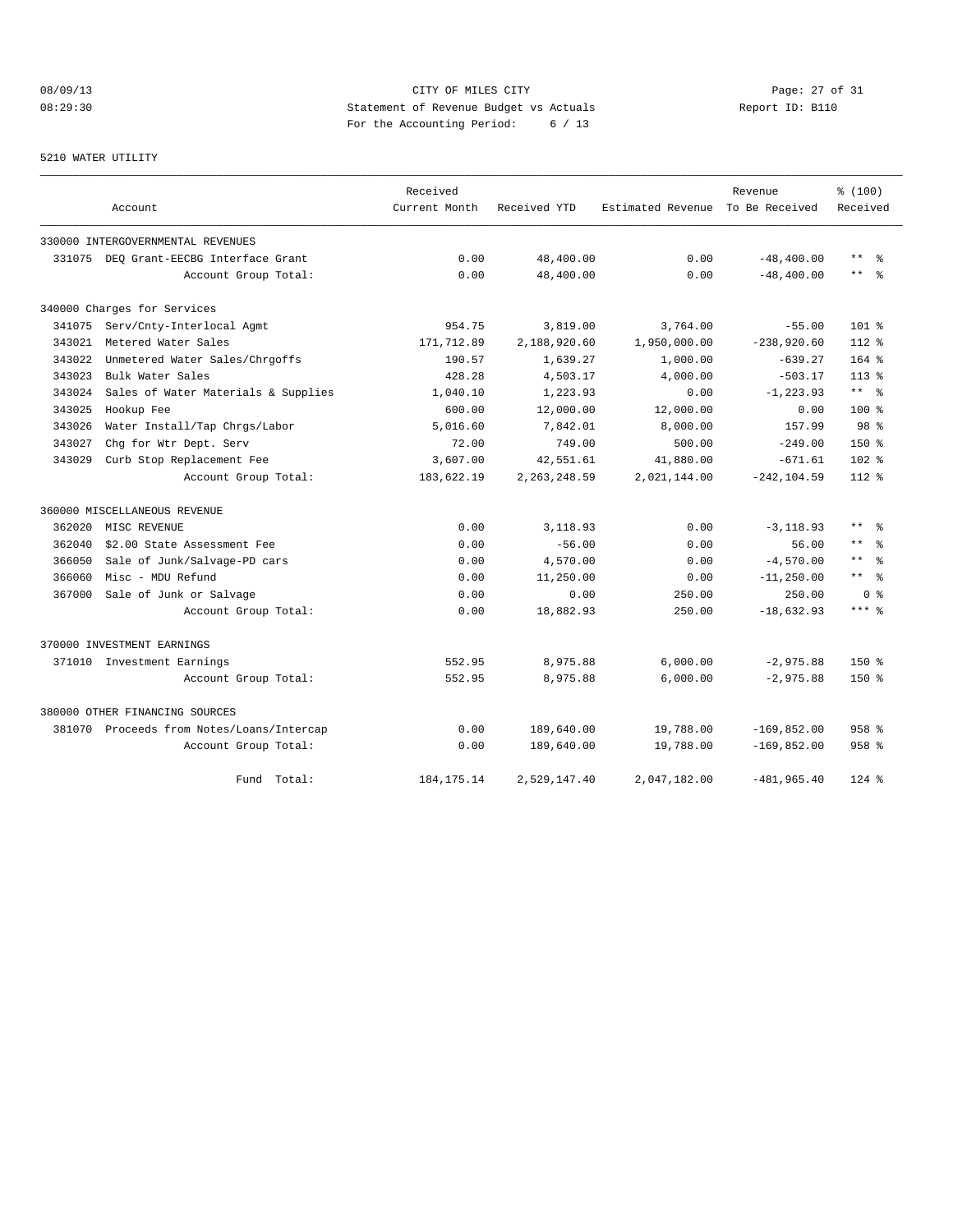# 08/09/13 Page: 28 of 31 08:29:30 Statement of Revenue Budget vs Actuals Report ID: B110 For the Accounting Period: 6 / 13

#### 5310 SEWER UTILITY

|        |                                           | Received      |              | Revenue           |                | % (100)          |
|--------|-------------------------------------------|---------------|--------------|-------------------|----------------|------------------|
|        | Account                                   | Current Month | Received YTD | Estimated Revenue | To Be Received | Received         |
|        | 330000 INTERGOVERNMENTAL REVENUES         |               |              |                   |                |                  |
|        | 331991 Federal Stimulus                   | 0.00          | 100.00       | 300,000.00        | 299,900.00     | 0 <sup>8</sup>   |
|        | Account Group Total:                      | 0.00          | 100.00       | 300,000.00        | 299,900.00     | 0 <sup>8</sup>   |
|        | 340000 Charges for Services               |               |              |                   |                |                  |
| 341075 | Serv/Cnty-Interlocal Agmt                 | 375.00        | 1,500.00     | 1,500.00          | 0.00           | $100*$           |
| 343031 | Sewer Service Charges                     | 90,971.66     | 1,060,695.90 | 1,028,304.00      | $-32, 391.90$  | 103 <sub>8</sub> |
| 343032 | Sewer Installation Charges/Chrgoffs       | 94.64         | 1,543.27     | 1,200.00          | $-343.27$      | $129$ %          |
| 343033 | Hookup Fee                                | 240.00        | 3,960.00     | 12,000.00         | 8,040.00       | 33 <sup>8</sup>  |
| 343034 | Treatment Facilities Fees                 | 175.00        | 4,503.27     | 3,000.00          | $-1,503.27$    | $150*$           |
| 343036 | Miscellaneous Sewer Revenue (Labor)       | 0.00          | 4,633.47     | 1,500.00          | $-3, 133.47$   | 309 <sup>8</sup> |
| 343037 | Baker Road Etc.                           | 690.32        | 8,234.32     | 8,000.00          | $-234.32$      | $103*$           |
| 343038 | RURAL SWR DIST #1                         | 11,887.32     | 23,774.64    | 22,000.00         | $-1,774.64$    | 108 <sup>8</sup> |
|        | Account Group Total:                      | 104,433.94    | 1,108,844.87 | 1,077,504.00      | $-31, 340.87$  | 103 <sub>8</sub> |
|        | 360000 MISCELLANEOUS REVENUE              |               |              |                   |                |                  |
| 361010 | Land Rental                               | 0.00          | 2,575.90     | 2,500.00          | $-75.90$       | $103*$           |
| 362000 | Insurance Proceeds                        | 0.00          | 1,445.19     | 0.00              | $-1, 445.19$   | $***$ %          |
| 362020 | MISC REVENUE                              | 0.00          | 3,235.84     | 1,000.00          | $-2, 235.84$   | $324$ $%$        |
|        | Account Group Total:                      | 0.00          | 7,256.93     | 3,500.00          | $-3,756.93$    | $207*$           |
|        | 370000 INVESTMENT EARNINGS                |               |              |                   |                |                  |
|        | 371010 Investment Earnings                | 194.18        | 4,980.92     | 3,500.00          | $-1,480.92$    | $142*$           |
|        | Account Group Total:                      | 194.18        | 4,980.92     | 3,500.00          | $-1,480.92$    | $142*$           |
|        | 380000 OTHER FINANCING SOURCES            |               |              |                   |                |                  |
|        | 381070 Proceeds from Notes/Loans/Intercap | 427,367.00    | 612,867.00   | 1,510,000.00      | 897,133.00     | 41 %             |
|        | Account Group Total:                      | 427,367.00    | 612,867.00   | 1,510,000.00      | 897,133.00     | $41*$            |
|        | Total:<br>Fund                            | 531,995.12    | 1,734,049.72 | 2,894,504.00      | 1,160,454.28   | $60*$            |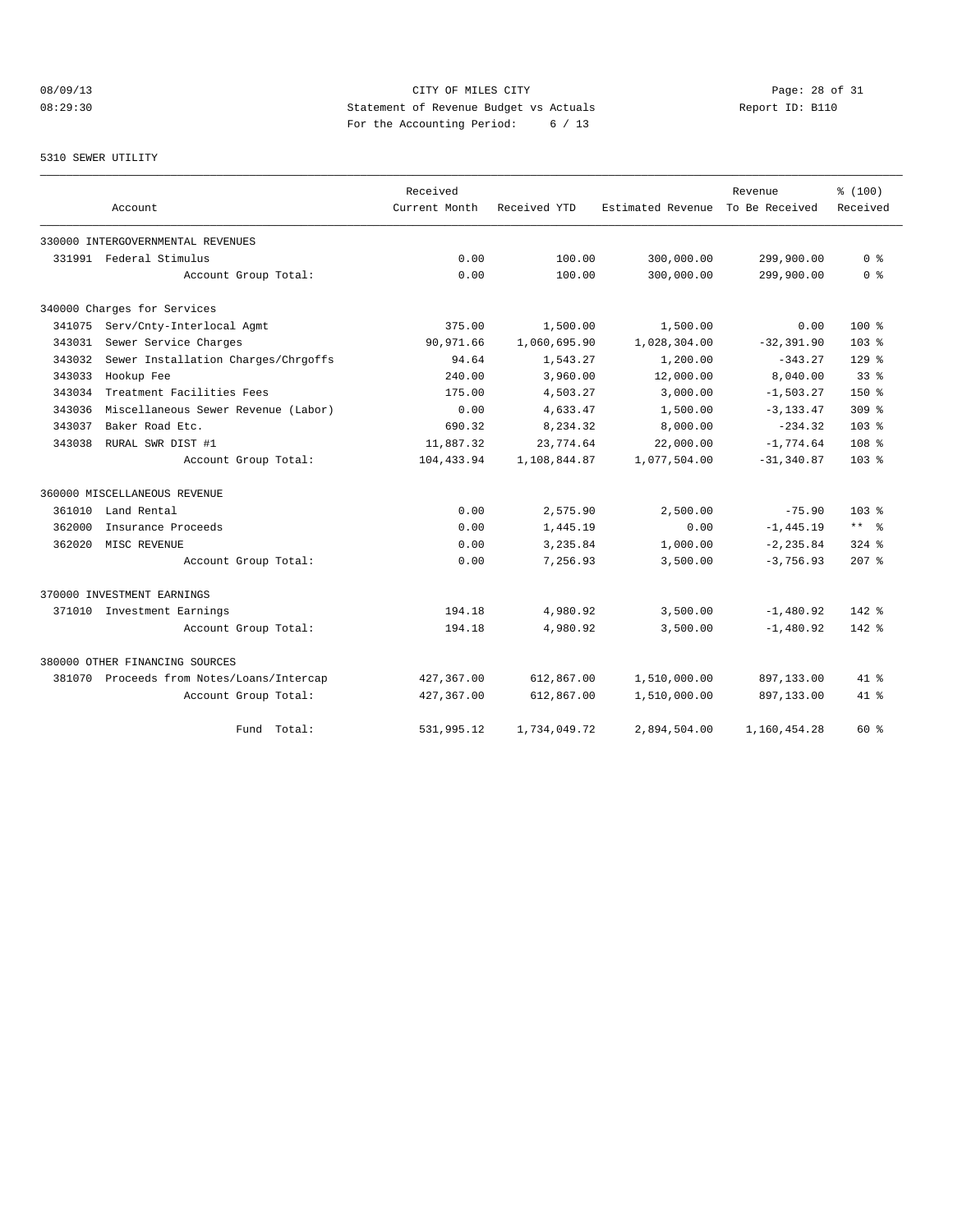# 08/09/13 Page: 29 of 31 08:29:30 Statement of Revenue Budget vs Actuals Report ID: B110 For the Accounting Period: 6 / 13

#### 5510 AMBULANCE FUND

|              | Account                                | Received<br>Current Month | Received YTD | Estimated Revenue | Revenue<br>To Be Received | % (100)<br>Received |
|--------------|----------------------------------------|---------------------------|--------------|-------------------|---------------------------|---------------------|
| 310000 TAXES |                                        |                           |              |                   |                           |                     |
| 311010       | Real Property Taxes                    | 82.43                     | 6,650.40     | 6,500.00          | $-150.40$                 | $102$ %             |
| 311020       | Personal Property Taxes                | 212.58                    | 340.08       | 650.00            | 309.92                    | $52$ $%$            |
| 312000       | Penalty & Interest on Delinquent Taxes | 5.03                      | 30.45        | 40.00             | 9.55                      | 76 %                |
|              | Account Group Total:                   | 300.04                    | 7.020.93     | 7,190.00          | 169.07                    | 98 %                |
|              | 330000 INTERGOVERNMENTAL REVENUES      |                           |              |                   |                           |                     |
| 331040       | Medicaid Supplemental Program-State    | 0.00                      | 6,832.44     | 3,700.00          | $-3, 132.44$              | 185%                |
|              | Account Group Total:                   | 0.00                      | 6,832.44     | 3,700.00          | $-3.132.44$               | 185%                |
|              | 340000 Charges for Services            |                           |              |                   |                           |                     |
| 341075       | Serv/Cnty-Interlocal Agmt              | 2,900.00                  | 20,500.00    | 35,747.00         | 15,247.00                 | 57%                 |
| 342026       | Ambulance Charges                      | 59,755.08                 | 745, 443.54  | 824,085.00        | 78,641.46                 | $90*$               |
| 342027       | Ambulance Standby                      | 2,800.00                  | 5,800.00     | 7,500.00          | 1,700.00                  | $77*$               |
|              | Account Group Total:                   | 65, 455.08                | 771,743.54   | 867, 332, 00      | 95,588.46                 | 89 %                |
|              | 360000 MISCELLANEOUS REVENUE           |                           |              |                   |                           |                     |
|              | 366010 Misc- From Charge off Accts     | 0.00                      | 1,557.68     | 5,500.00          | 3,942.32                  | $28$ $%$            |
|              | Account Group Total:                   | 0.00                      | 1,557.68     | 5,500.00          | 3,942.32                  | 28 <sup>8</sup>     |
|              | 370000 INVESTMENT EARNINGS             |                           |              |                   |                           |                     |
| 371010       | Investment Earnings                    | 0.00                      | 0.00         | 499.00            | 499.00                    | 0 <sup>8</sup>      |
|              | Account Group Total:                   | 0.00                      | 0.00         | 499.00            | 499.00                    | 0 <sup>8</sup>      |
|              | Fund Total:                            | 65,755.12                 | 787,154.59   | 884, 221.00       | 97,066.41                 | 89 %                |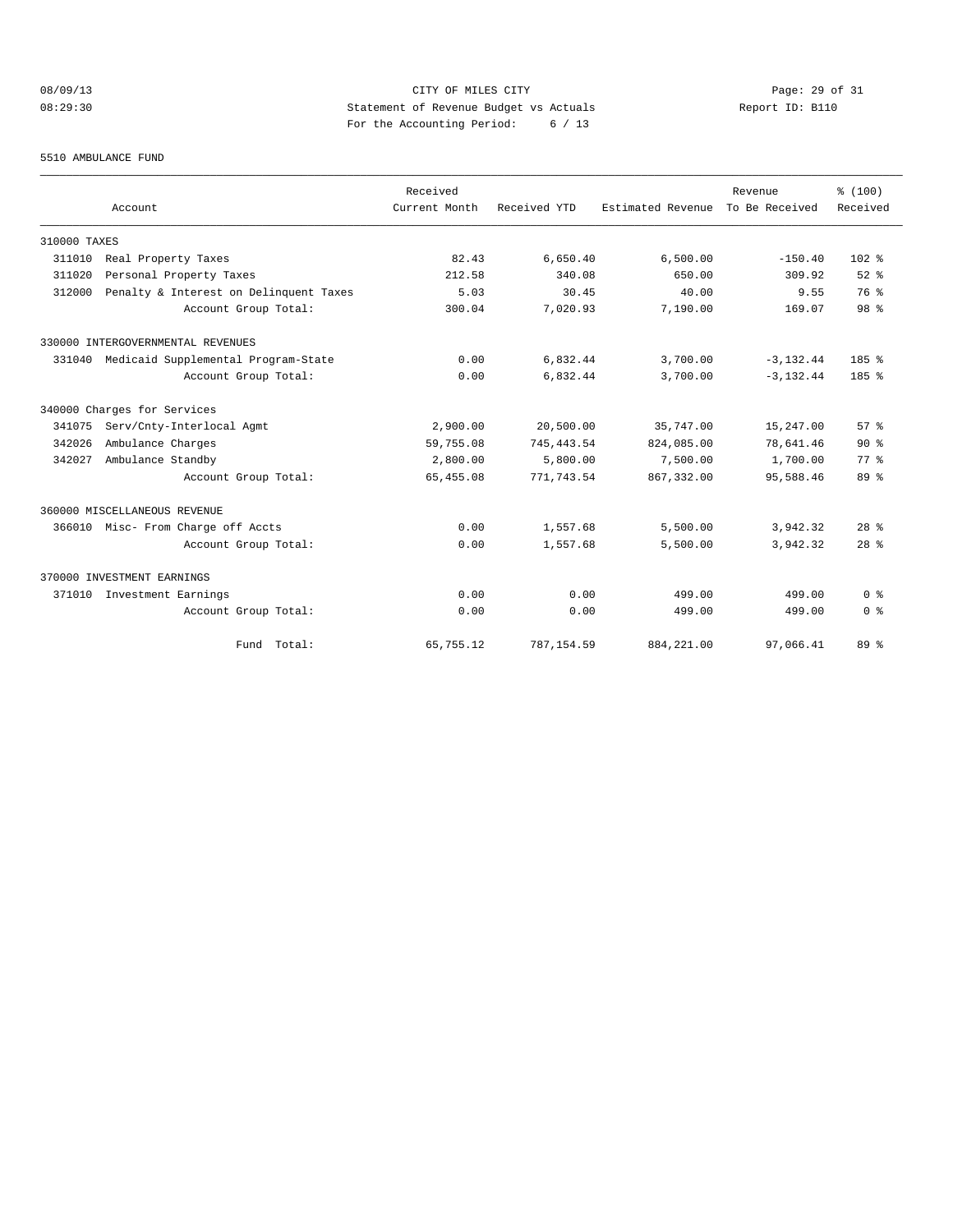# 08/09/13 Page: 30 of 31 08:29:30 Statement of Revenue Budget vs Actuals Report ID: B110 For the Accounting Period: 6 / 13

#### 5610 AIRPORT OPERATING

|              |                                        | Received      |              |                   | Revenue        |                 |
|--------------|----------------------------------------|---------------|--------------|-------------------|----------------|-----------------|
|              | Account                                | Current Month | Received YTD | Estimated Revenue | To Be Received | Received        |
| 310000 TAXES |                                        |               |              |                   |                |                 |
| 311010       | Real Property Taxes                    | 158.58        | 9,975.62     | 9,000.00          | $-975.62$      | $111*$          |
| 311020       | Personal Property Taxes                | 318.96        | 510.11       | 1,400.00          | 889.89         | 36%             |
| 312000       | Penalty & Interest on Delinquent Taxes | 6.34          | 38.27        | 50.00             | 11.73          | 77.8            |
|              | Account Group Total:                   | 483.88        | 10,524.00    | 10,450.00         | $-74.00$       | $101$ %         |
|              | 330000 INTERGOVERNMENTAL REVENUES      |               |              |                   |                |                 |
| 331129       | Federal Aeronautics Admin Grant        | 0.00          | 1,969.00     | 180,000.00        | 178,031.00     | 1 <sup>8</sup>  |
| 334030       | State Aeronautics Grant                | 0.00          | 0.00         | 5,000.00          | 5,000.00       | 0 <sup>8</sup>  |
|              | Account Group Total:                   | 0.00          | 1,969.00     | 185,000.00        | 183,031.00     | 1 <sup>8</sup>  |
|              | 340000 Charges for Services            |               |              |                   |                |                 |
| 341075       | Serv/Cnty-Interlocal Agmt              | 12,235.50     | 24, 471.00   | 22,000.00         | $-2,471.00$    | $111*$          |
| 343018       | Sale of Street & Roadway Materials     | 0.00          | 882.18       | 0.00              | $-882.18$      | $***$ $%$       |
| 343061       | Landing Fees                           | 0.00          | 1,313.16     | 10,000.00         | 8,686.84       | 13 <sup>8</sup> |
| 343062       | Aviation Fuel                          | 39,886.63     | 781,784.84   | 380,000.00        | $-401, 784.84$ | $206$ $%$       |
| 343064       | Hangar Rent                            | 1,300.00      | 28,266.09    | 36, 223, 00       | 7,956.91       | 78 %            |
| 343065       | Building Rentals                       | 4,967.20      | 38,886.80    | 51,000.00         | 12, 113. 20    | 76 %            |
| 343067       | Other - Miscellaneous                  | 0.00          | 13,306.27    | 5,000.00          | $-8,306.27$    | $266$ %         |
|              | Account Group Total:                   | 58,389.33     | 888,910.34   | 504,223.00        | $-384,687.34$  | $176$ %         |
|              | 360000 MISCELLANEOUS REVENUE           |               |              |                   |                |                 |
| 361010       | Land Rental                            | 1,434.50      | 28,857.77    | 25,000.00         | $-3,857.77$    | $115$ %         |
| 362020       | MISC REVENUE                           | 247.85        | 4,179.85     | 3,000.00          | $-1, 179.85$   | $139*$          |
|              | Account Group Total:                   | 1,682.35      | 33,037.62    | 28,000.00         | $-5,037.62$    | $118*$          |
|              | 370000 INVESTMENT EARNINGS             |               |              |                   |                |                 |
|              | 371010 Investment Earnings             | 14.61         | 253.09       | 200.00            | $-53.09$       | $127$ %         |
|              | Account Group Total:                   | 14.61         | 253.09       | 200.00            | $-53.09$       | $127$ %         |
|              | Total:<br>Fund                         | 60,570.17     | 934,694.05   | 727,873.00        | $-206, 821.05$ | $128$ %         |